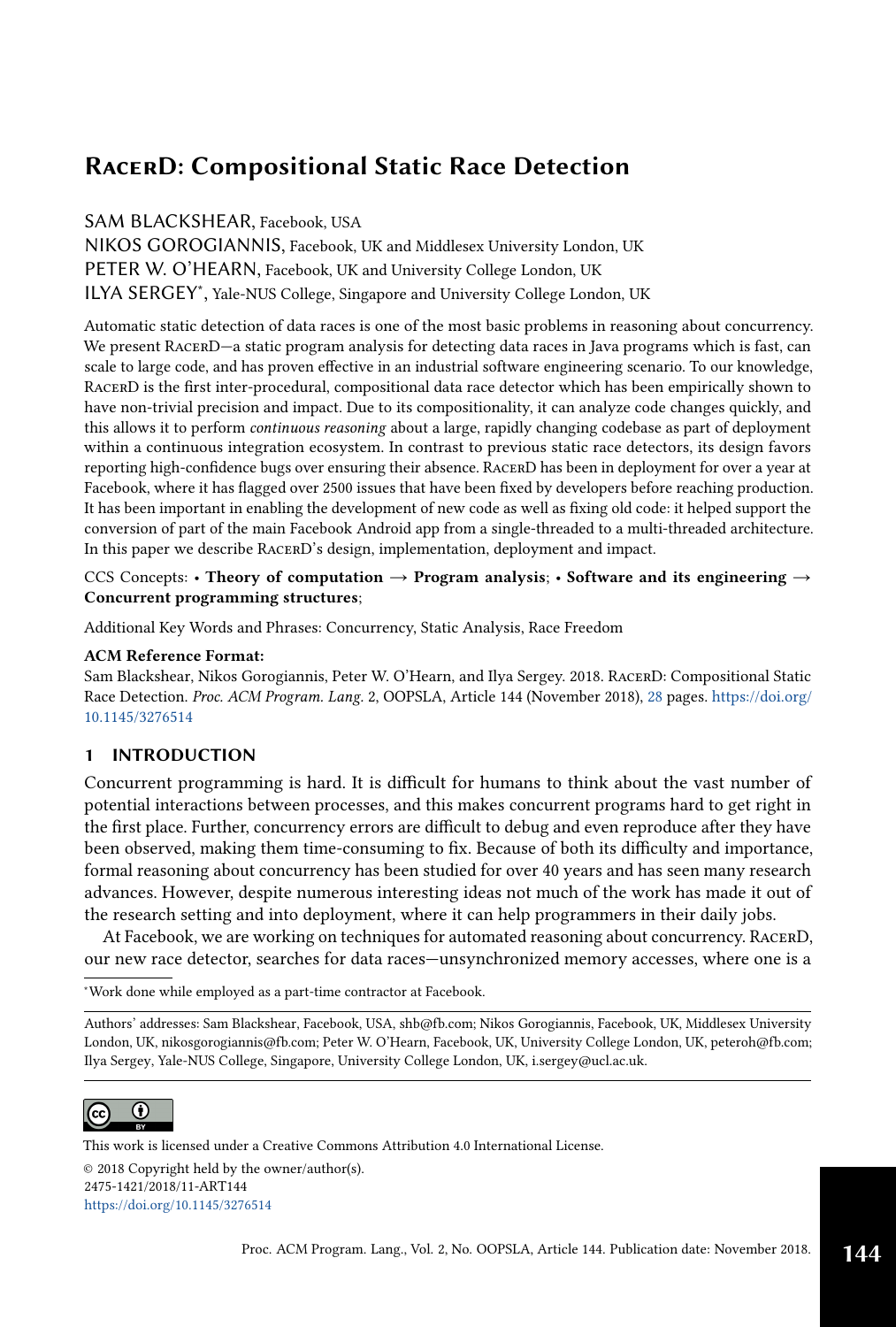write-in Java programs. Races are one of the most basic forms of concurrency errors, and removing them can help simplify the mental task of understanding a concurrent program. RacerD is a static analysis: it employs formal symbolic reasoning to cover many paths through a program without running it. It has been in production at Facebook for over a year, during which time over 2500 concurrency issues it has flagged have been fixed by engineers before reaching production. Also, even though it is possible to generate artificial false negatives (data races that the analysis does not flag), only three have been reported from production during the past year, and these were due to (since corrected) implementation errors on our part.

Even more significantly, RacerD has been used to support the conversion of the layout portion of the News Feed in Facebook's main Android app from a single-threaded to multi-threaded architecture. One of the Facebook Android engineers, Benjamin Jaeger, stated the impact as follows:

# "Without Infer, multithreading in News Feed would not have been tenable." $^1$  $^1$

This conversion also had a positive effect on the performance of the Android app. Thus, not only is our static analysis used to find and fix problems, it is enabling the new development of important industrial code. (Note that the quote is not saying that Infer/RacerD is the only tool that might ever exist that could have enabled multi-threading in News Feed, but rather that they would not have been able to tackle the project without it or some other similarly effective data race detector. That practicing engineers regard a static analysis as enabling code they write can be taken to be a positive for static race detection in general, not only RacerD.)

From the point of view of its users, RacerD has four important features:

- (i) speed, reporting issues quickly;
- (ii) scale, ability to run on large codebases;
- (iii) low friction, can be run without huge startup time for developers in terms of annotating code;
- (iv) effective signal, its reports are seen as valuable and not ignored by developers.

Speed and scale together are necessary to cope with the kind of high momentum software engineering practiced at Facebook, where a codebase in the millions of lines of code undergoes frequent modification by thousands of programmers. RacerD performs continuous reasoning [\(O'Hearn 2018a\)](#page-27-1) by analyzing these code changes (known as  $diffs$ ) as they are submitted to the internal code review process. With each diff, an instance of RacerD is spun up in Facebook's continuous integration system, so it acts as a bot participating in code review by automatically commenting on the code.

Low friction allows RacerD to achieve incremental impact on existing codebases, without starting from scratch. In particular, RacerD does not rely on annotations for saying which pieces of memory are guarded by what locks. These kinds of annotations, which are used in @GuardedBy type systems for Java [\(Ernst et al.](#page-26-0) [2016;](#page-26-0) [Goetz et al.](#page-26-1) [2006\)](#page-26-1) and in Rust (e.g., the Mutex type), are useful when present, but *requiring* them to get started causes considerable friction; enough that relying on them in the conversion of Facebook Android News Feed would have been a show stopper.

Effective signal is related to the concept of *false positive rate*, but is not the same thing. It is entirely possible to have an analysis with a low false positive rate, but where developers ignore the reports; this phenomenon has been observed multiple times in industrial program analysis [\(Ayewah](#page-26-2) [et al.](#page-26-2) [2008;](#page-26-2) [Bessey et al.](#page-26-3) [2010;](#page-26-3) [Sadowski et al.](#page-27-2) [2018\)](#page-27-2). Effectiveness of signal is partly dependent on false positive rate, but also on speed of reporting and on the deployment model. Our continuous reasoning takes place as part of code review, in the developers' workflow, when they are thinking about a code change; it avoids the mental effort of human context switch which comes with, for example, batch deployment.

<span id="page-1-0"></span><sup>1</sup>RacerD is part of the Infer analysis platform. This quote was from [https://code.facebook.com/posts/1985913448333055/](https://code.facebook.com/posts/1985913448333055/multithreaded-rendering-on-android-with-litho-and-infer/) [multithreaded-rendering-on-android-with-litho-and-infer/](https://code.facebook.com/posts/1985913448333055/multithreaded-rendering-on-android-with-litho-and-infer/)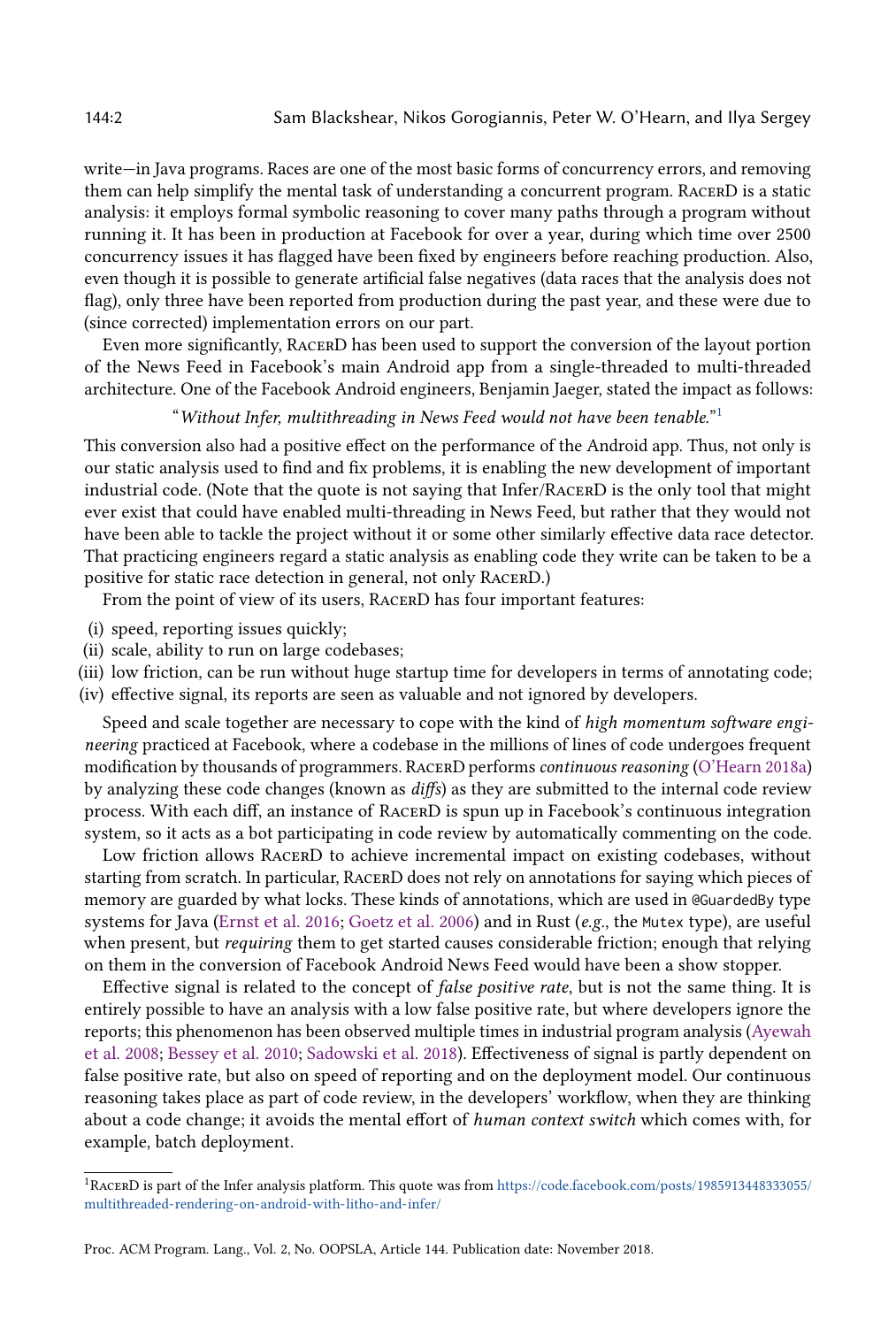<span id="page-2-1"></span>

| 1<br>$\mathbf{2}$<br>3<br>4<br>5<br>6<br>7 | @ThreadSafe<br>class RaceWithMainThread {<br>int mCount:<br>void protectedWriteOnMainThread_OK() {<br>OurThreadUtils.assertMainThread():<br>synchronized (this) { $mCount = 1$ ; } | 8<br>9<br>10<br>11<br>12<br>13<br>14 | <b>int</b> unprotectedReadOnMainThread_OK() {<br>OurThreadUtils.assertMainThread();<br>return mCount:<br>synchronized int protectedReadOffMainThread_OK() {<br>return mCount; |
|--------------------------------------------|------------------------------------------------------------------------------------------------------------------------------------------------------------------------------------|--------------------------------------|-------------------------------------------------------------------------------------------------------------------------------------------------------------------------------|
| 15<br>16<br>17<br>18                       | synchronized void<br>protectedWriteOffMainThread BAD() {<br>$mCount = 2$ :                                                                                                         | 19<br>20<br>21                       | int unprotectedReadOffMainThread_BAD() {<br>return mCount:                                                                                                                    |

Fig. 1. Top: simple example capturing a common safety pattern used in Android apps: threading information is used to limit the amount of synchronization required. As a comment from the original code explains: "mCount is written to only by the main thread with the lock held, read from the main thread with no lock held, or read from any other thread with the lock held.ž Bottom: unsafe additions to RaceWithMainThread.java.

From the point of view of the analysis designer, the distinguishing technical property of RACERD is that it is compositional: the analysis result of a composite program can be obtained from the results of its parts. This means, in particular, that an "analysis result of a part" is meaningful independently of the context (composite program) it is placed in. Compositionality opens the way to analyzing a code fragment (e.g., the code change under review) without knowing the context that it will run in. This is useful for checking a piece of code for thread-safety issues before placing it in a concurrent context. It is also fairly straightforward to parallelize a compositional analysis, helping it scale to big code, which is important given the size of codebases at Facebook.

Our analysis differs from much previous static analysis work in that we are not aiming to prove absence of races, but rather to report a set of high-confidence races; we are favoring reduction of false positives over false negatives. This presents different challenges, but also allows us to make tradeoffs (cf. Section [8\)](#page-24-0) that would not be justified if the aim were to show absence of races.

In the remainder of the paper we describe RacerD's design, implementation, deployment and evaluation.<sup>[2](#page-2-0)</sup> We present a number of design decisions which can be seen alternately as limitations or, more positively, as engineering compromises that unlock the potential for impact. The primary evidence for our claim of effectiveness comes from RacerD's deployment at Facebook. As far as we are aware, no previous static race detector has demonstrated comparable impact as part of the software development process for major industrial products. We additionally present case studies comparing RacerD to other open-source Java race detectors.

Note that we are using the terminology 'race detector' to refer to a tool which accepts a piece of code and then searches for races within that, without the human first adding annotations describing (say) the relationships between locks and fields. The latter form of tool, though still useful, is less automatic and functions like a type checker. We will describe how RacerD fits into the broader context of race detectors and other concurrency checking tools in Section [7.](#page-22-0)

#### 2 A BEGINNING EXAMPLE

To help ground the discussion that follows we begin with a simple example in Figure [1](#page-2-1) (top) that illustrates some of RacerD's ideas. The example is motivated by a coding pattern used in Components\*.java classes in the Litho codebase to avoid excess synchronization.<sup>[3](#page-2-2)</sup>

<span id="page-2-0"></span> $^2\mbox{A}$  tutorial on RACERD is available at [http://fbinfer.com/docs/racerd.html.](http://fbinfer.com/docs/racerd.html)

<span id="page-2-2"></span><sup>3</sup><https://github.com/facebook/litho>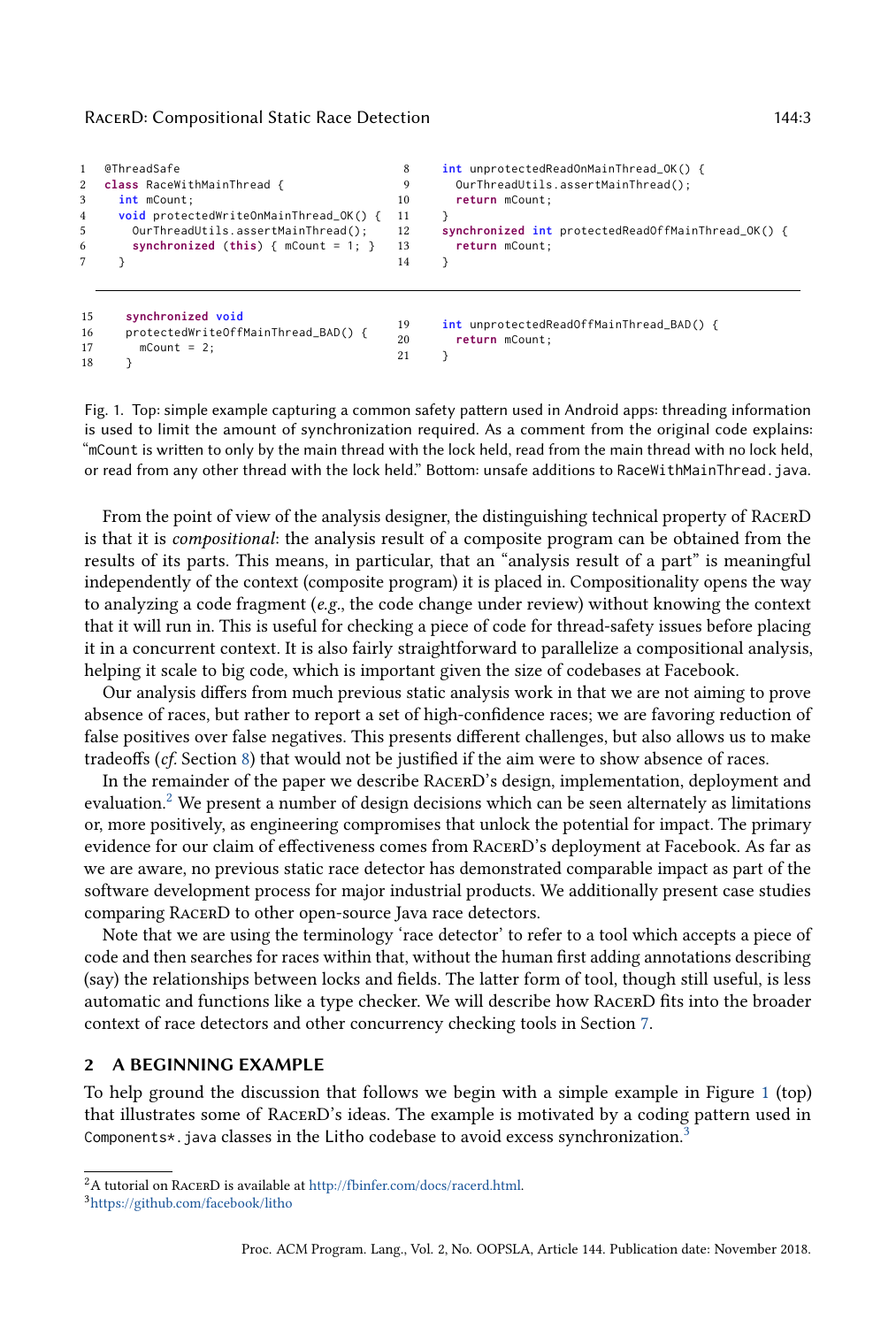If we run RacerD on this code it doesn't find a problem. The unprotected read at line 10 and the protected write at line 6 do not race with one another because they are known to be on the same thread. This code illustrates just one way that developers try to write thread safe code while avoiding synchronization in places for performance reasons.

RacerD works by first computing a summary for each method in a class, which records potential accesses together with information such as whether they are protected by a lock or confined to a thread. While analysing a method, RacerD might consult summaries for methods it calls if they are present in cache, or make a recursive call to the analyzer to provide such summaries on demand if they are not present. The creation of summaries is done in a context-independent way; a procedure body will not need to be processed multiple times taking into account different call sites.

Next, RACERD looks through all the summaries for the class in question checking for potential conflicts. In this example, the summaries record an approximation of the information that the accesses to mCount are both protected by being on the same thread:

protectedWriteOnMainThread\_OK() Thread: true, Lock: true, Write to this.RaceWithMainThread.mCount at line 6 unprotectedReadOnMainThread OK() Thread: true, Lock: false, Read of this.RaceWithMainThread.mCount at line 10 protectedReadOffMainThread\_OK() Thread: false, Lock: true, Read of this.RaceWithMainThread.mCount at line 13

Thus, RacerD's summary processing phase concludes that a race is not possible because the threading information for the accesses indicates mutual exclusion. On the other hand, if we include additional methods that do conflict, then RacerD will report potential races, as in Figure [1,](#page-2-1) bottom. The summaries for the additional methods record information about the accesses as follows:

protectedWriteOffMainThread\_BAD() Thread: false, Lock: true, Write to this.RaceWithMainThread.mCount at line 17 unprotectedReadOffMainThread\_BAD() Thread: false, Lock: false, Read of this.RaceWithMainThread.mCount at line 20

When we look at the summary for protectedWriteOffMainThread\_BAD we can see the potential conflict with the unprotected read on the main thread. One is protected by a lock, and the other is protected by knowledge that it is on the main thread, but these are not sufficient to provide mutual exclusion: RacerD reports a race between this access and the one at line 8. Similarly, the access at line 20 in unprotectedReadOffMainThread\_BAD is protected by neither a lock nor a thread. RACERD will report it as racing with both the access at line 6 and the access at line 17.

In general, RacerD accepts a Java program as input and checks each of its classes for data races between the non-**private** methods of the class when run in parallel with one another. It looks for łdeepž races arising from arbitrarily long chains of method calls into other classes.[4](#page-3-0) RacerD checks classes marked @ThreadSafe in the program, as well as classes marked with other annotations that we treat as aliases of @ThreadSafe (this aliasing facility was used in the application to News Feed multithreading). In addition, RacerD performs concurrent context inference to trigger race checking on classes that use locks or otherwise indicate that they are intended to be used concurrently, even when they are not annotated as @ThreadSafe. We have also developed a system of annotations in collaboration with Android engineers for documenting certain assumptions, such as that a method behaves functionally or that a method is only used on the UI thread. These annotations help the user experience, but are not necessary for getting started. RacerD can be run on any Java program without adding annotations.

<span id="page-3-0"></span><sup>4</sup>According to a recent survey, 65% of the races found by Infer required inspecting multiple procedures and/or multiple files: <https://code.facebook.com/posts/1537144479682247/finding-inter-procedural-bugs-at-scale-with-infer-static-analyzer/>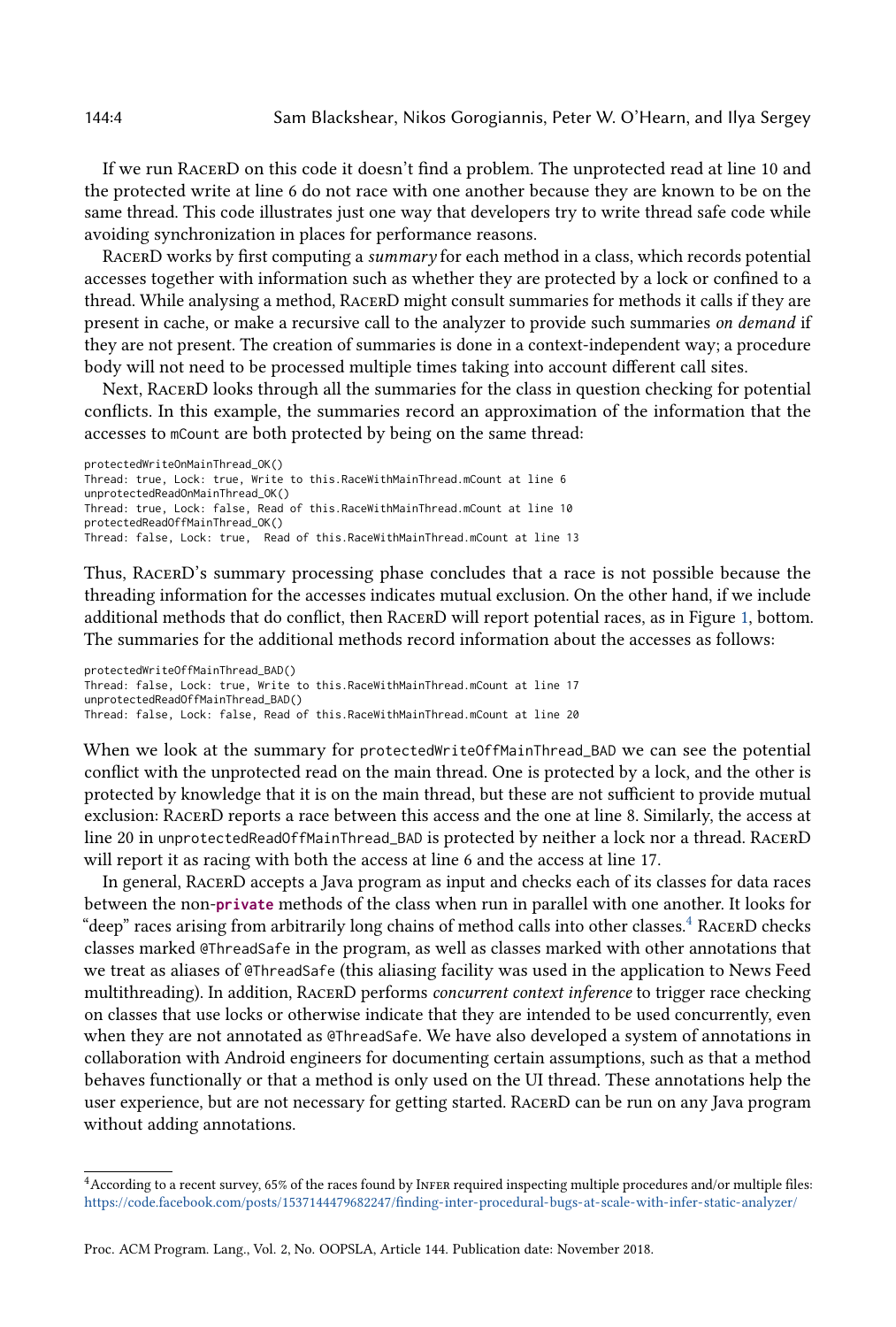# <span id="page-4-1"></span>3 ANALYSIS REQUIREMENTS

In early 2016 we began working on a static analysis for concurrency, devising algorithms for proving that no data race errors whatsoever could occur within a program, The technical timeline we had in mind for creating our tool for proving data race freedom was roughly 2 years for launching a proof of concept, and then further time to refine the developer experience.

In late 2016, engineers working on Facebook for Android caught wind of our project and reached out asking to leverage our work. They were embarking on a major venture: converting part of the Android News Feed from a sequential to a multi-threaded architecture. This was challenging because the transformation could introduce concurrency errors. We decided to pivot our research, by shifting our attention from the idealized goal of eventually, perhaps in several years, automatically proving that no races could occur in real production code, to the aim of helping people now by quickly finding many races in existing code, with high signal. Together with the Android engineers, we sketched out the requirements for a *minimal viable product* to serve their needs:

- (1) High signal: detect actionable races that developers find useful and respond to.
- (2) Interprocedural: ability to track data races involving arbitrarily nested procedure calls.
- (3) No reliance on manual annotations to specify which locks protect which bits of data.
- (4) Fast: able to report in 15 minutes on modifications to a millions-of-lines codebase, so as to catch concurrency regressions during code review.
- (5) Accurate treatment of coarse-grained locking (i.e., not relying on custom-made synchronisation via, e.g., compare-and-swap), as used in most of code written in production, but no need for precise analysis of intricate fine-grained synchronization (the minority, and changing rarely).

A companion paper says more on the human aspects of how the project unfolded, particularly on the interaction between science and engineering as the project unfolded [\(O'Hearn 2018b\)](#page-27-3). For the purposes of this paper, the important point is that requirements helped us determine what to focus on, and what not to focus on.

For example, one of the most straightforward first steps in concurrency static analysis is to require that fields be annotated with the locks that guard them, and then to have the analyzer check them. But while this makes life easier for the analysis designer, it shifts effort from the analyzer to the human and would have been a non-starter for the job of making News Feed multithreaded: the Feed team needed to refactor many thousands of lines of code, and they needed to understand where concurrency issues might be lurking when doing so. It would have taken many more programmers to do this manually, too many-better for the computer to perform that search.

On the other hand, the Feed team asked for interprocedural analysis from the outset. The reason is that UI architecture is arranged as trees, such as in Figure [2,](#page-4-0) where each node corresponds to an object in a different class. Furthermore, concurrent UI layout raised the issue of "data races at a distance", where two methods in one class are called concurrently, but they race only on fields in classes accessed via interprocedural call chains. In fact, the design model of the Litho library, which is used for

<span id="page-4-0"></span>

Fig. 2. UI layout of Facebook News Feed.

multi-threaded UI, is such that data races are almost never localized to the parent classes. This, together with the requirement to catch regressions during code review, meant that we had to do interprocedural race detection, fast. Neither a slow interprocedural analysis, say, an analysis taking over an hour for a modest size diff (hundreds of lines), on a codebase of a million lines of code, nor a fast intraprocedural analysis would do.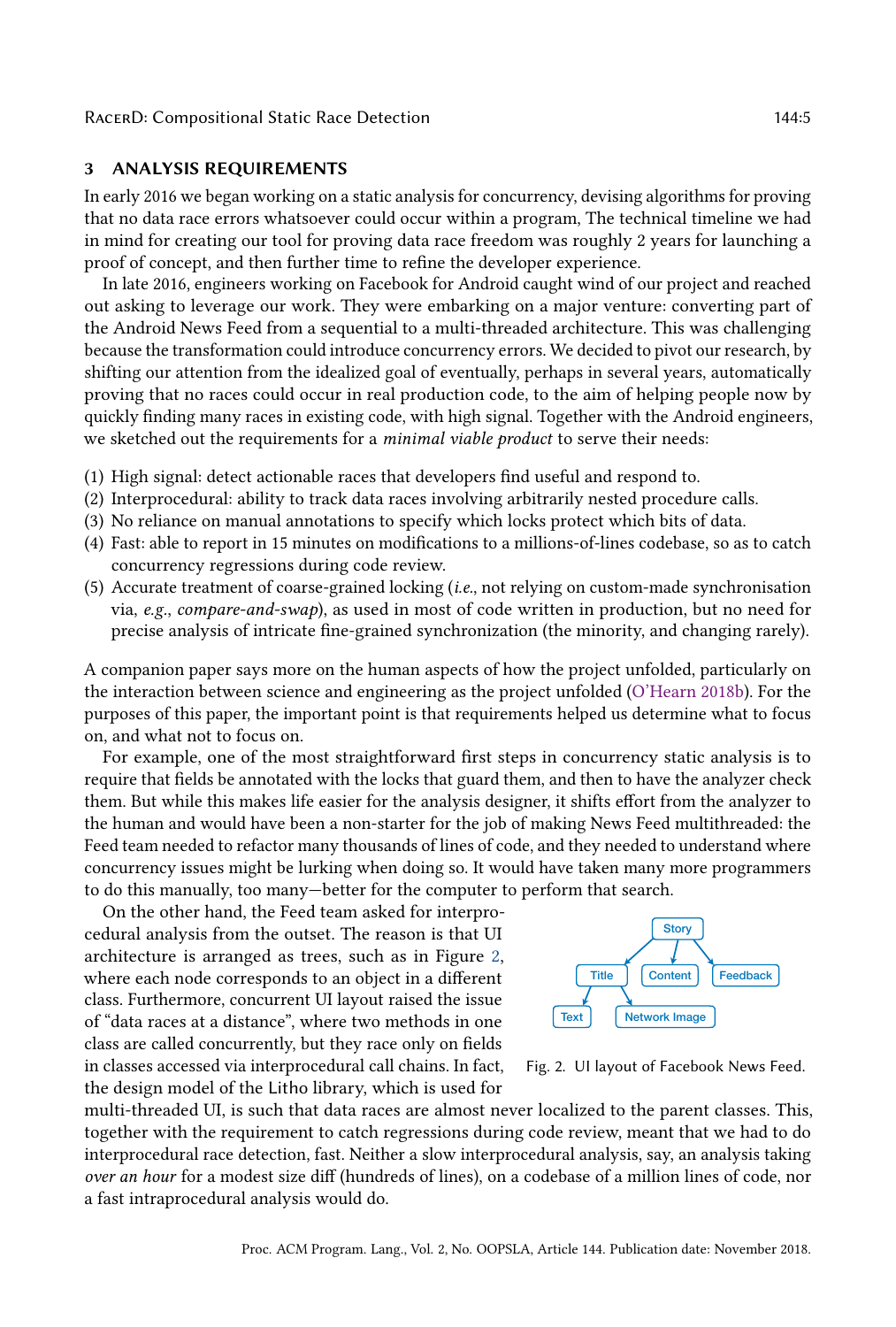# 4 DESIGN PRINCIPLES

RacerD's goal is to find data races. Its design is based on the following ideas:

- (1) Be compositional; don't do whole-program analysis.
- (2) Reason sequentially about memory accesses, locks and threads; don't explore interleavings, rather, reason out of methods' summaries wrt. employed synchronization and memory accesses.
- (3) Report races between syntactically identical access paths; don't attempt a general alias analysis.

As explained in Section [1,](#page-0-0) the first decision is motivated by the need to run RACERD in a "move fast" deployment where it prevents regressions at code review time. Compositionality is helpful both for analyzing a code change at diff time and for checking for concurrency errors before code is placed into a context to run. It is also well known that compositionality is one useful way to make an interprocedural analysis scale to large codebases [\(Calcagno et al. 2015,](#page-26-4) [2011\)](#page-26-5).

The next two decisions come from observing the difficulty of balancing precision and scalability in the history of program analysis for concurrency. The second requirement is motivated by the sheer number of potential interleavings between threads. For example, the number of interleavings for 2 threads with *n* instructions each is the binomial coefficient  $C(2n, n)$ . This is a quantity that grows extremely rapidly. For example, suppose that  $n = 40$  instructions and we have an analyzer that can process interleavings at the blazing rate of 1 billion per second. It would still take more than 3.4 million years to process them all. The inescapable conclusion is that, even though computers are powerful, we can't explore all the possibilities by brute force.

A more positive view of the second requirement is based on programming intuition. Humans do not design code by considering all potential interleavings in detail-they cannot—and we may hope that an analyzer could behave similarly. The theory of Concurrent Separation Logic [\(Brookes](#page-26-6) [and O'Hearn 2016\)](#page-26-6) encodes a programming discipline for race-free programs, and it has shown that we can get surprisingly far with purely sequential reasoning; it takes the extreme step of not exploring interleavings at all, instead tracking properties that are true inside and outside of locking. RacerD follows this idea of doing sequential reasoning and recording facts about synchronization and threading information that can provide mutual exclusion between different accesses. It then uses this information, collected for sequential executions, when considering summaries of pairs of methods, in order to identify executions that can race with each other.

For the third principle, precise alias analysis is a classically hard problem even for sequential programs [\(Smaragdakis and Balatsouras 2015\)](#page-27-4). Because we focus on finding definite races, we can get away without a precise analysis for saying when arbitrary pairs of accesses may alias. We look for potentially-concurrent occurrences of syntactically identical access paths, on the intuition that they are probable races. This can miss races that can occur via distinct access paths that refer to the same memory, but it vastly simplifies the analysis and lets us focus on finding likely races.

We grant that it might be possible to improve our analysis if there were a sufficiently precise alias analysis that worked compositionally and at scale. A claim of this work is, though, that alias analysis is not necessary for having an impactful race analysis.

We don't claim that these design principles are the only way one might go about obtaining an effective analyzer satisfying the requirements of the previous section. Indeed, we have thought of other directions ourselves, and we hope that researchers will be motivated to go further.

# 5 HIGH CONFIDENCE STATIC RACE DETECTION

We divide our explanation of RacerD into two parts: an algorithm for reporting data races given procedure summaries that can answer certain semantic questions (Section [5.1\)](#page-6-0), and specific abstract domains we use for computing this information in a compositional fashion (Section [5.2\)](#page-8-0). The first part constitutes a framework for detecting and reporting data races, and is in a sense more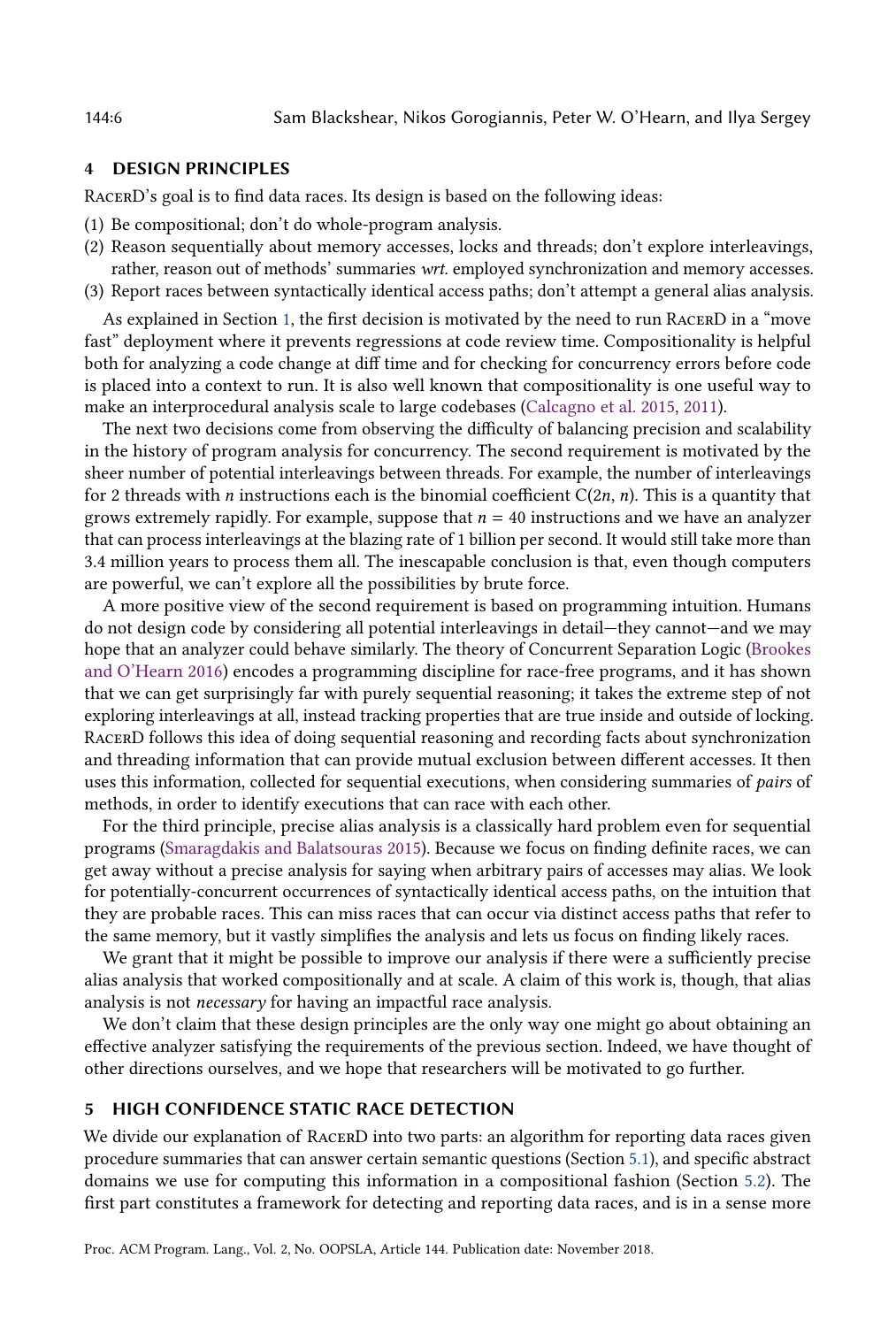<span id="page-6-1"></span>

| variables                   | $x \in \text{Var}$      |                                                                                                                                |
|-----------------------------|-------------------------|--------------------------------------------------------------------------------------------------------------------------------|
| field names                 | $f \in Field$           |                                                                                                                                |
| method names $m \in$ Method |                         |                                                                                                                                |
| access paths                | $\pi \in \mathsf{Path}$ | $::=$ Var $\times$ Field $^*$                                                                                                  |
| expressions                 | $e \in Exp$             | $\cdots = \pi \mid \ldots$                                                                                                     |
| commands                    | $c \in$ Cmd             | $\therefore = \pi_1 := \pi_2 \mid \pi := \text{new}() \mid \pi := \text{call } m(\vec{e}) \mid \text{lock} \mid \text{unlock}$ |
| statements                  | $s \in$ Stmt            | $::= c_1;c_2 \mid \ldots$                                                                                                      |

Fig. 3. Syntax of minimal heap-manipulating language with locks.

fundamental. The second shows one way we have found to compute the entities needed for race detection in a way that is consistent with the analyzer requirements laid out in Section [3;](#page-4-1) see Section [6](#page-14-0) for experimental justification for our claim of effectiveness. In a sense, the second part is about existence but not uniqueness: effective race reporting at scale seemed non-obvious when we set out, but there are many other tradeoffs in terms of precision, efficiency, and simplicity that one could conceivably make and still effectively utilize the detection-and-reporting framework.

# <span id="page-6-0"></span>5.1 Part 1: Abstract Domain and Reporting Algorithm

RacerD seeks to report data races that can result from client code calling methods of a class C concurrently from different threads. Given a procedure summary representing a set of "access" snapshots<sup>"</sup>  $A_m$  for each method m in class C, RACERD aggregates the summaries of non-private methods of C into a single access snapshot set  $A_C$  for the class C, such that  $A_C = \bigsqcup_{m \in \text{methods}(C)} A_m$ , where methods(C) yields all the non-private methods in a class C. The access snapshot set  $A_C$ gives us an overapproximation of all the heap accesses in (or reachable from) methods of C. The representation of a heap access is intentionally quite basic—we use a syntactic *access path* [\(Jones](#page-26-7) [and Muchnick 1979\)](#page-26-7) (a base variable followed by a sequence of fields, as defined in Figure [3\)](#page-6-1) along with its source location.

Given a pair of access snapshots, in order to report a race we must be able to answer two questions:

- (1) Can the accesses touch the same address?
- (2) Can the accesses happen concurrently?

RacerD's abstract domain needs to record information that will allow us to answer these questions in an underapproximate fashion (*i.e.*, we want a subset of accesses that touch the same address and happen concurrently). Remarkably, access paths alone almost convey enough semantic information to answer (1) on their own! If two access paths are syntactically equal, it's almost (but not quite) true that they must refer to the same address. Syntactically identical paths can refer to different addresses if (a) they refer to different instances of the same class or (b) a prefix of the path is reassigned along one execution trace, but not the other. Stated differently, conditions (a) and (b) cannot hold if an access path is stable; i.e., if none of its proper prefixes appear in assignments during a given execution trace, then it touches the same memory as all other stable accesses to the same syntactic path.

A formal treatment of access path stability, including a theorem we have proven stating sufficient conditions for reports involving stable paths to be true positives, will be given in a sequel to this work. But for the purpose of explaining why RacerD is effective in practice (the goal of this paper), it's enough for the reader to accept that syntactic equality of access paths is a reasonably effective way to answer (1) in an underapproximate fashion.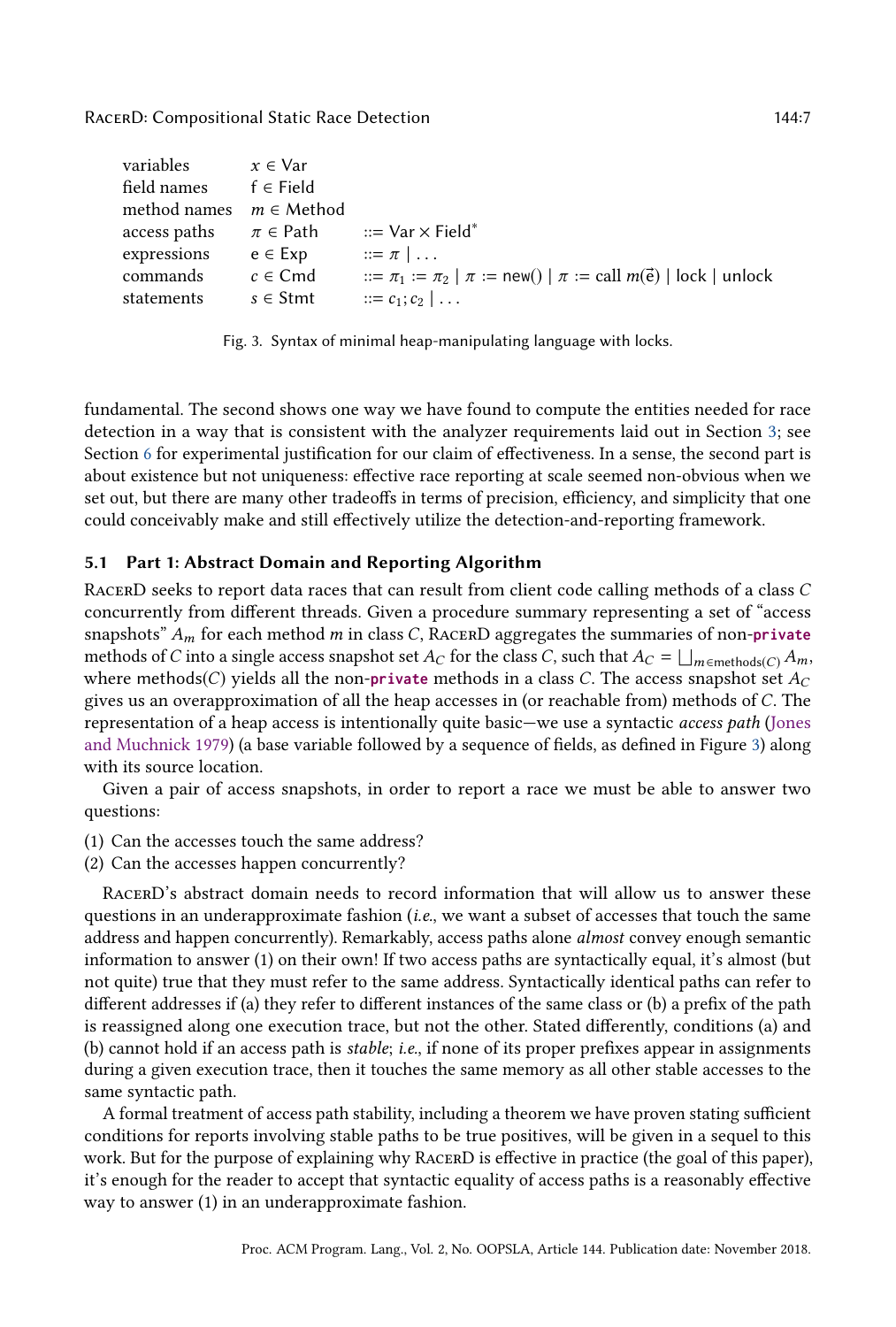lock count  $\ell \in \mathcal{L}$  $= N^{\top}$ concurrent threads  $t \in \mathcal{T}$  = NoThread  $\Box$  AnyThreadButMain  $\Box$  AnyThread ownership value  $o \in O$  = OwnedIf( $\mathcal{P}(\mathbb{N}) \subset \mathbb{U}$ nowned ownership environment  $E \subseteq \mathcal{E}$  = Path  $\rightarrow O$ access snapshots  $A \subseteq \mathcal{A} = \{ \langle \pi, k, \ell, t, o \rangle \mid k \in \{ \text{rd}, \text{wr} \} \}$ domain  $d \in \mathcal{D} = \mathcal{L} \times \mathcal{T} \times \mathcal{E} \times \mathcal{A}$ 



Question (2) arises because two accesses to the same memory only race if they can run concurrently. To answer this question, RACERD computes mutual exclusion information to associate with each access path as part of an access snapshot. The three domains RacerD uses for this (along with the semantic questions they answer) are as follows.

- Locks domain  $\mathcal{L}$ : detects mutual exclusion due to being protected by the same lock. The essential feature of this domain is determining when a lock *must not* be held during a heap access.
- Threads domain  $\mathcal{T}$ : detects mutual exclusion due to running on the same thread. The key feature of this domain is determining whether an access must occur on a thread that runs concurrently with other threads.
- Ownership domain  $\mathcal{E}$ : detects mutual exclusion owing to memory that is held exclusively by one thread, and thus not shared between threads. This is similar to the way a thread escape analysis is used in optimization or in overapproximate race detectors [\(Choi et al.](#page-26-8) [1999;](#page-26-8) [Cohen](#page-26-9) [et al.](#page-26-9) [2008;](#page-26-9) [Naik et al.](#page-27-5) [2006\)](#page-27-5). This domain must be able to determine when two syntactically identical access paths  $may$  refer to different addresses when run on different threads (i.e., satisfies condition 1(a) above).

The access snapshot domain  $\mathcal A$  associates mutual exclusion information with a syntactic access. As we show in Figure [4,](#page-7-0) an individual access snapshot is represented a quintuple  $\langle \pi, k, \ell, t, o \rangle$ . The first two components of the tuple are the path accessed  $\pi$  and the kind k of the access (either a read or write). The final three components are mutual exclusion information represented as abstract values in the three previously described domains: lock count  $\ell$ , concurrent threads  $t$ , and ownership value o. The domain itself is a set of individual access snapshots ordered by inclusion.

We will explain one way to implement these domains shortly in Section [5.2,](#page-8-0) but for now let us demonstrate the semantic questions the domains can answer to report high-confidence data races.

Reporting conflicting accesses. A potential data race between a pair of accesses can be prevented if the accesses touch different memory, if a lock is held during both accesses, if the accesses occur on threads that cannot run concurrently, or if neither of the accesses is a write. RacerD's domain allows us to answer semantic questions that rule out each of these preventative measures in turn and report a race when no measure is in place. Specifically, for each pair of access snapshots  $\langle \pi_1, k_1, \ell_1, t_1, o_1 \rangle$ ,  $\langle \pi_2, k_2, \ell_2, t_2, \sigma_2 \rangle$  in the access snapshot set  $A_C$  (including reflexive pairings), RACERD reports a data race if all of the following conditions hold:

- (1)  $\pi_1 = \pi_2$  (accesses are to the same syntactic path)
- (2)  $o_1 \neq$  Owned  $\land o_2 \neq$  Owned (neither access is to thread-local memory)
- (3)  $\ell_1 = \mathbf{0} \vee \ell_2 = \mathbf{0}$  (at least one of the accesses is not protected by a lock)
- (4)  $t_1 ⊔ t_2$  = AnyThread (at least one of the accesses runs in a "background" thread distinct from the main thread)
- (5)  $k_1$  = wr  $\vee$   $k_2$  = wr (at least one of the accesses is a write)

Proc. ACM Program. Lang., Vol. 2, No. OOPSLA, Article 144. Publication date: November 2018.

<span id="page-7-0"></span>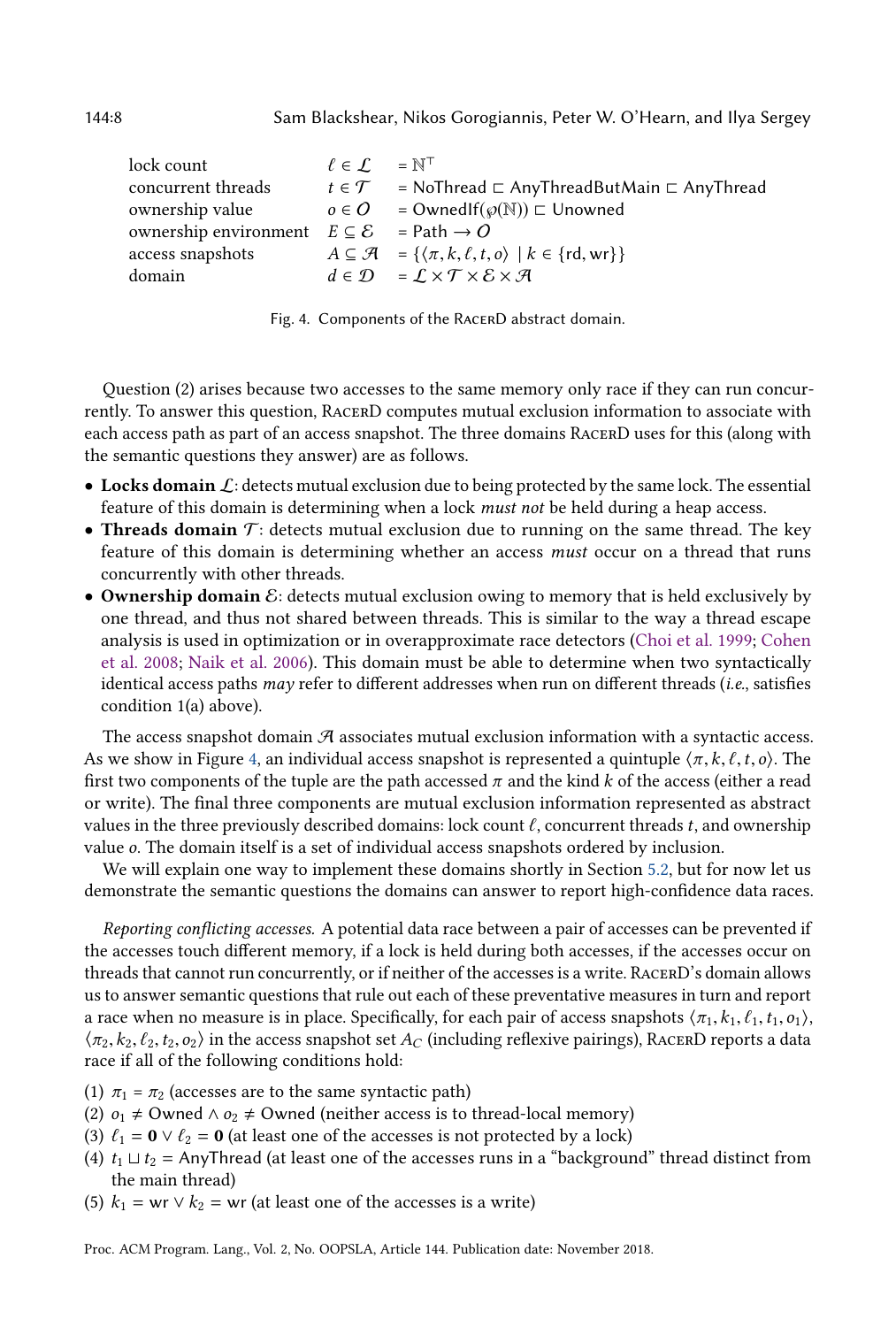As we will explain in the next section, Owned is an abstract value whose concretization is a thread-local address. AnyThread is an abstract value whose concretization is a thread id assumed to run in parallel with other threads.

#### <span id="page-8-0"></span>5.2 Part 2: Implementing Domains and Computing Summaries

Now that we have explained the domain structure for data race reporting Section [5.1,](#page-6-0) we will present specific domains that match this structure. We will use the simple programming language in Figure [3](#page-6-1) to informally explain our transfer functions. This language resembles Java in ways that are relevant to race detection: it has heap allocation, reads and writes of fields via access paths, function calls, and locks. We leave the expressions and statements in the language unspecified for ease of explication, but our implementation handles the full Java language.

*5.2.1 Locks Domain: Counting Locks Held.* RacerD focuses on identifying accesses that are unsafe because they are not guarded by any lock rather than accesses that are unsafe because they are guarded by the wrong lock(s). It overapproximates the number of locks held at a given program point. This is consistent with our desire for underapproximate reporting of races; if we know that a lock may be held at the time when an access occurs, we will assume it is protected by the lock.

Abstract values  $\ell$  in the lock domain are non-negative integers or a special ⊤ element. The ordering on integer elements is ≤, and all integer values are below the ⊤ element on the ordering. Widening any two abstract values produces the ⊤ value. We define a lifting of integer addition  $(+^{\top})$  and subtraction  $(-^{\top})$  to handle the ⊤ element in the obvious way (any value +/- ⊤ is also ⊤). Acquiring a lock via the lock command increments the abstract value by 1, and releasing a lock via the unlock command decrements the abstract value by 1.

Java's **synchronized** keyword is essentially syntactic sugar for calling lock at the beginning of the procedure and calling lock at the end. Thus, the initial lock count for a procedure is 1 if the procedure is marked **synchronized** and 0 otherwise. If the number of locks held at the end of a procedure is  $\ell_{post}$ , we use  $\ell_{post}$  -  $^{\top}$  1 if the procedure is marked synchronized and  $\ell_{post}$  otherwise. Lexical **synchronized** blocks are handled in a similar way.

The lock count is only used to determine whether a lock might be currently held during an access (i.e., we only care whether it's zero or nonzero). Given this, a boolean abstraction might seem like a better choice than our counting domain. However, a boolean abstraction does not work well in the presence of nested locks. Consider the simple example to the right. A boolean domain will be unable to determine that a lock is held during the accesses to  $x$ . f and  $y$ .g, but not during

```
synchronized (lock1) {
  synchronized (lock2) {
    x.f = . . .}
  y.g = . . .}
z.h = ...
```
the access to z.h. We use a counting domain instead, in order to avoid this issue; it also allows us to underapproximate Java's reentrant locks.

<span id="page-8-1"></span>*5.2.2 Threads Domain: Tracking Concurrent Threads.* In order for RacerD to identify races, it needs to understand which accesses can run concurrently on separate threads. Since our goal is to report a small set of high-confidence races, we need to be fairly certain that an access can run in a concurrent context before implicating it in a race. RACERD does this using *concurrent context* inference: assuming that a code fragment cannot be run in parallel with other threads unless it sees łevidencež that the fragment is intended to be run in a concurrent context. The forms of evidence RacerD considers are:

- Lock usage. We assume that code only uses locks if it is meant to be run in a concurrent context.
- java.util.concurrent annotations like @ThreadSafe or @GuardedBy. Developers use these annotations to document that the annotated code is intended to be used in a concurrent context.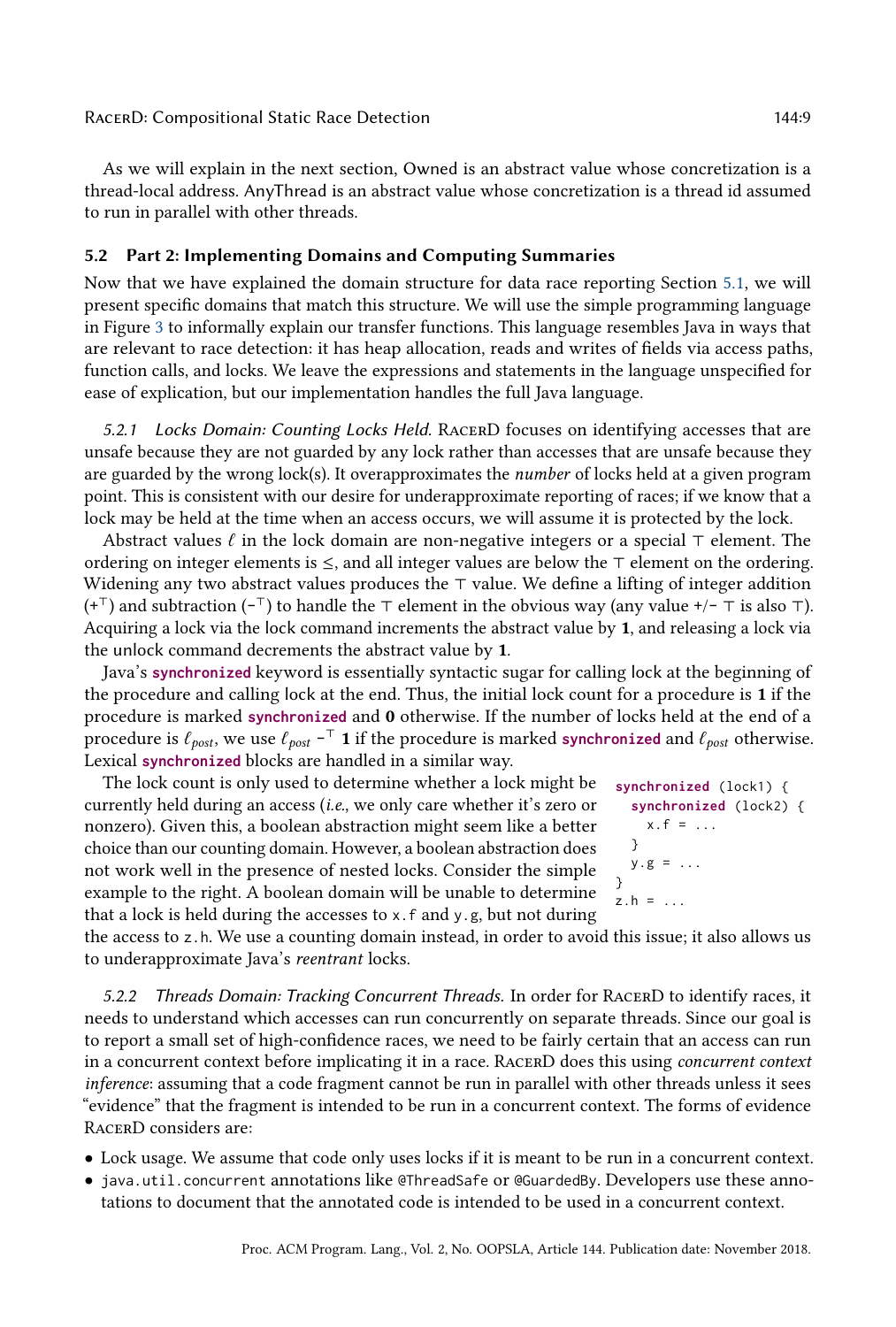• Android utility functions such as assertMainThread() and assertOnBackgroundThread(). We assume these functions should only be used if there is a possibility that the code fragment can be run on a thread that is running concurrently with other threads.

Based on these forms of evidence, RacerD infers which threads may run in parallel with the thread of the current procedure. It uses three abstract values: the current procedure does not run concurrently with any other threads (NoThread), the current procedure runs on the main thread (AnyThreadButMain) and may run in parallel with code on background threads, or the current procedure runs on a thread that can interleave with any other thread (AnyThread). Let us emphasize that the concretization of these values is the set of threads that can run in parallel with the current thread, so (perhaps confusingly) a procedure that can only run on the main thread is AnyThreadButMain.

The default value for a procedure is NoThread. Annotating a procedure @UiThread or calling a utility method like assertMainThread() changes the abstract value to AnyThreadButMain. Annotating a procedure @ThreadSafe, tagging it with the **synchronized** keyword, or using a lock in the body of a method changes the abstract value to AnyThread. Annotating a class @ThreadSafe is the same as annotating all of its non-**private** methods as @ThreadSafe. Subtypes of the annotated class are treated in the same way. Thus, our interpretation of a @ThreadSafe class C is: "Any non-private method m of C can be safely called in parallel with all other non-**private** methods of C and its subclasses, including  $m$  itself." We have found that this generally fits well with the intention developers have when marking a class C as @ThreadSafe.

<span id="page-9-0"></span>*5.2.3 Ownership Domain: Identifying Clearly Safe Accesses.* An individual access may be involved **void** ownedAccess() {  $C \times = new C()$ ;  $x.f = 42;$ } in a race if it can run concurrently with other accesses to the same memory. Some accesses are impossible to race with, even by (a copy of) themselves, by virtue of the fact that they touch addresses which are newly allocated and have not leaked to other threads. For example, if

the method ownedAccess() to the right is run in parallel with itself, then we won't have a race, even though the accesses to x.f in both threads are syntactically identical. RacerD uses an ownership analysis to recognize such accesses. It leverages the fact that an access path  $\pi$  assigned to freshly allocated memory via the  $\pi$  := new() command is owned and aggressively propagates ownership across assignments.

The ownership abstract domain maps access paths to ownership abstract values, which are abstractions of concrete addresses, where a map is a finite partial function. The abstract ownership states are Unowned and OwnedIf( $\{n_1, \ldots, n_i\}$ ). An Unowned value is potentially unsafe to access; intuitively, it represents an address that may be reachable from local variables of multiple threads. OwnedIf represents ownership that is conditional on ownership of all of the formal parameters at the given indexes. For example, OwnedIf( $\{(1, 2)\}$ ) means that the associated path is owned if both the first and second parameters of the current procedure are owned at the call site. OwnedIf(∅) means that the value is owned; we use Owned and OwnedIf(0) interchangeably.

The OwnedIf values form a powerset lattice with OwnedIf $(\emptyset)$  as the bottom element. The Unowned value is used as a distinguished top value for the powerset lattice.

Initially, each local and global variable is mapped to Unowned, and the ith formal parameter is bound to OwnedIf( $\{i\}$ ). In constructors, we assume that this is Owned. Ownership is propagated via the assignment command  $\pi_1 := \pi_2$ . Assignment to an access path propagates the ownership value bound to the right-hand side of the assignment  $\pi_2$  to the left-hand side of the assignment  $\pi_1$ .

The current implementation of RacerD maintains an invariant: if an access path is owned, then the path and its suffixes remain owned for the duration of the current procedure. This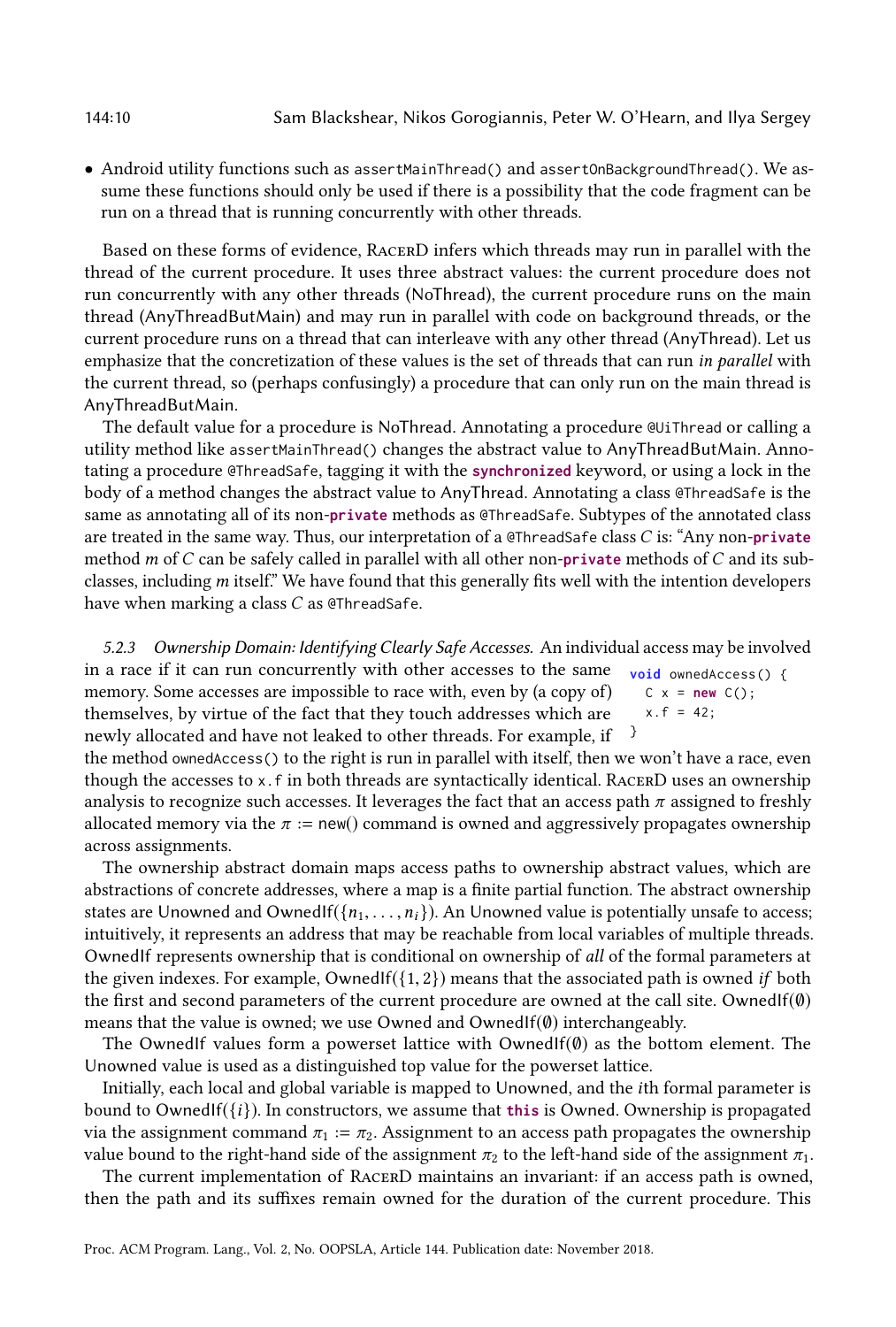can lead to false negatives. An example illustrating this is in the code to the right. A local object is leaked to another thread, and if the other thread accesses field f we will have a race.

We attempted an escape analysis, paired with a more accurate treatment of ownership and an alias analysis, to detect data races like this, but we never deployed it because it caused large numbers of false positives. This is not a fundamental limitation of our approach; if a better

**void** FN\_escapeThenWriteLocalBad() { Obj local = **new** Obj(); leakToAnotherThread(local);  $local.f = 1;$ 

analysis existed, it could be easily plugged into the detection framework described in the previous section. But the discussion also illustrates how our choice to focus on minimizing false positives justifies analyzer choices that both simplify the analysis and that are the opposite of ones ( $e.g.,$  use escape and alias analysis) that are often adopted.

}

<span id="page-10-1"></span>*5.2.4 Access Snapshots Domain.* The access domain captures a snapshot of the relevant state at the time of each heap access. As in Figure [4,](#page-7-0) an individual access snapshot is represented as a quintuple  $\langle \pi, k, \ell, t, \rho \rangle$ . The first two components are the path accessed  $\pi$  and the kind k of the access (either a read or write).[5](#page-10-0) The final three components are mutual exclusion information represented as abstract values in the three previously described domains: lock count  $\ell$ , concurrent threads  $t$ , and ownership value o. The domain itself is a set of individual access snapshots ordered by inclusion.

Any usage of an access path in  $\pi_1 := \pi_2$ ,  $\pi := new($ , or  $\pi := call \, m(\vec{e})$  will add access snapshots for each path used and all of its prefixes. For example, the code  $x.f.g = y.h$  would generate read access snapshots for x.f, and y.h and a write access snapshot for x.f.g. Each snapshot will be associated with the current mutual exclusion information tracked by the other three domains.

Our implementation supports accesses to containers and arrays as well as simpler accesses to fields. Supported containers (e.g., java.util.Map) have models that specify which container methods perform writes and which perform reads. We omit containers from our simple language for ease of explication; our implementation models container accesses by using a dummy contents field.

*5.2.5 Creating Procedure Summaries.* A summary has the same type as an abstract state. We create a summary by running the analysis starting from an empty pre-state (described above), and installing the post-state as the procedure summary. This is done without taking any calling context information into account, and that is what makes the analysis compositional. Each procedure is visited only once by the analysis algorithm (or twice, in the case of recursive calls; we do not compute an interprocedural fixed point), and that enables it to scale.

This way of creating summaries is very simple, but having simple summaries is useless if they cannot be applied to obtain somewhat precise information at call sites. Summary application is a fundamental step for the analysis, so we will now describe it in some detail.

*5.2.6 Applying Procedure Summaries.* At a high level, applying a summary to an abstract state at a call site involves two steps:

- (1) Updating the caller's mutual exclusion information based on the locks acquired, threading information, and ownership value returned by the callee.
- (2) Updating the callee's access snapshots with the caller's mutual exclusion information, then joining the updated snapshot set with the caller's access snapshots.

Figure [5](#page-11-0) defines an apply function for combining caller and callee state for each of four components of the abstract state. We will now walk through each one and explain how it works.

<span id="page-10-0"></span><sup>&</sup>lt;sup>5</sup>We remark that we only record snapshots on paths  $\pi = x.f_1 \cdots .f_n$  where  $n \neq 0$ , as accesses to variables without field selectors do not touch the heap.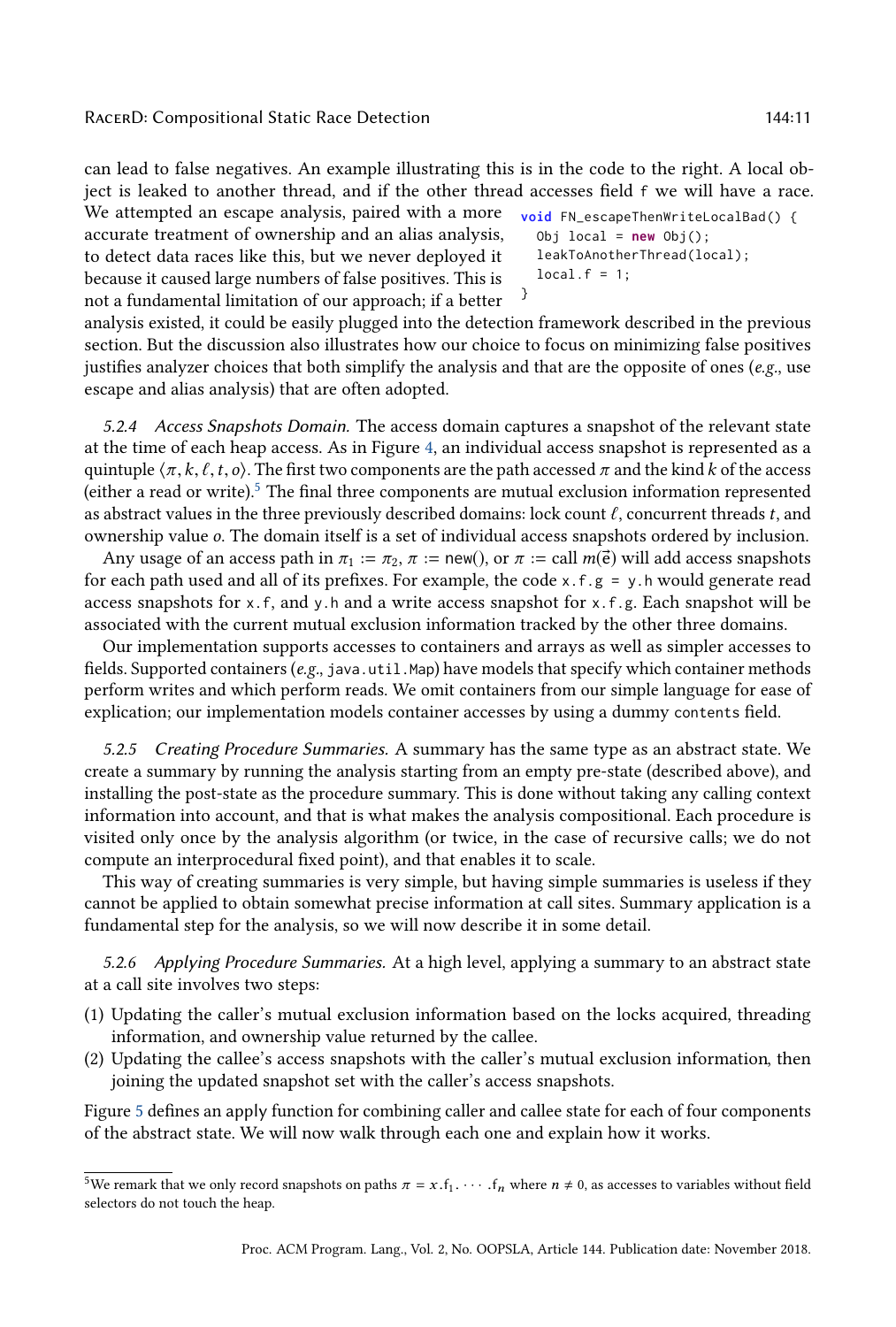<span id="page-11-0"></span>
$$
apply(\ell_{\text{caller}}, \ell_{\text{callee}}) \triangleq \ell_{\text{caller}} + \mathcal{F}_{\text{callee}} \tag{A}
$$

apply(
$$
t_{\text{caller}}
$$
,  $t_{\text{callee}} \triangleq \begin{cases} \text{AnyThreadButMain} & \text{if } t_{\text{callee}} = \text{AnyThreadButMain} \\ t_{\text{caller}} & \text{otherwise} \end{cases}$  (B)

$$
E(e) \triangleq \begin{cases} o & \text{if } e = \pi \text{ and } (\pi, o) \in E \\ \text{Unowned} & \text{if } e = \pi \text{ and } \pi \notin \text{dom}(E) \\ \text{Owned} & \text{otherwise} \end{cases} \tag{C}
$$

$$
apply(E_{\text{caller}}, \vec{e}, o_{\text{callee}}) \triangleq\n\begin{cases}\n\text{Unowned} & \text{if } o_{\text{callee}} = \text{Unowned} \\
\text{OwnedIf}(\emptyset) & \text{if } o_{\text{callee}} = \text{OwnedIf}(\emptyset) \\
\qquad \qquad \qquad \bigcup_{i \in N} E_{\text{caller}}(\mathbf{e}_i) & \text{if } o_{\text{callee}} = \text{OwnedIf}(N)\n\end{cases}\n\tag{D}
$$

$$
\text{apply}(E_{\text{caller}}, \vec{e}, \pi_{\text{ret}}, E_{\text{caller}}) \triangleq E_{\text{caller}}[\pi_{\text{ret}} \mapsto \text{apply}(E_{\text{caller}}, E_{\text{caller}}(\text{ret}), \vec{e})]
$$
(E)

$$
\text{subst}(\pi, \vec{e}) \triangleq \begin{cases} y.f_1. \cdots .f_n.g_1. \cdots .g_m & \text{if } \begin{cases} \pi = x.g_1. \cdots .g_m, \\ x \text{ is the } i\text{th formal, and} \\ e_i = y.f_1. \cdots .f_n \\ \text{otherwise} \end{cases} \\ \text{apply}(A_{\text{caller}}, \ell_{\text{caller}}, t_{\text{caller}}, E_{\text{caller}}, \vec{e}, A_{\text{caller}}) \triangleq A_{\text{caller}} \sqcup \begin{cases} \pi', k, \ell', t', o' \\ \pi', k, \ell', t', o' \end{cases} \begin{cases} \pi' = \text{subst}(\pi, \vec{e}), \\ \ell' = \text{apply}(\ell_{\text{caller}}, t), \\ o' = \text{apply}(\ell_{\text{caller}}, t), \\ o' = \text{apply}(\ell_{\text{caller}}, o, \vec{e}), \\ \langle \pi, k, \ell, t, o \rangle \in A_{\text{caller}} \end{cases} \end{cases} \tag{F}
$$

Fig. 5. Applying a callee summary at a call site  $\pi_{ret} := \text{call } m(\vec{e})$ .

(A) Instantiating lock summaries. The apply( $\ell_{\textit{caller}}, \ell_{\textit{callee}}$ ) function for the locks domain adds the number of locks held in the caller  $\ell_{\textit{caller}}$  to the number of locks held in the callee  $\ell_{\textit{callee}}$  using the lifted addition operator + $\bar{\ }$ . We wish to overapproximate the number of locks held after the call, and the sum will achieve this. In practice,  $\ell_{\text{callee}}$  will typically be 0 unless the callee acquires a lock without releasing it (e.g., **void** acquire(){ mLock.lock(); }).

(B) Instantiating thread summaries. If a caller runs concurrently, then clearly its callees do too. However, consider the case when we have evidence that a callee can be concurrent, but don't know anything about what context is expected for the caller. Inheriting the callee's context (i.e., joining the abstract values of the caller and callee) seems like a natural choice. However, we found that this introduces a large number of false positives in practice. The primary problem is this: calling code that is safe to run concurrently does not necessarily imply that the caller will run concurrently.

To see why this is true, consider the example in Figure [6.](#page-12-0) The problem captured in this example is that in practice, @ThreadSafe is sometimes intended to mean only "safe to use in a concurrent context" ( $e.g.,$  immutable classes) and sometimes intended to mean "safe and intended to be used only in a concurrent context" (e.g., a thread-safe data structure like ConcurrentHashMap). RACERD does not have a reliable way of understanding which meaning is intended.

To handle this, apply( $t_{\text{caller}}, t_{\text{callee}}$ ) uses AnyThreadButMain as the state after the call if the callee's abstract value is AnyThreadButMain and the caller's abstract value otherwise. If the callee is known to run on the main thread (e.g., it calls assertMainThread), then the caller must also. But in any other case, the callee's context doesn't necessarily tell us anything about the caller's context.

(C) - (E) Instantiating ownership summaries. Applying an ownership summary  $E_{\text{callee}}$  to an caller ownership environment  $E_{\text{caller}}$  at a call site  $\pi_{\text{ret}} := \text{call } m(\vec{e})$  is defined in three parts: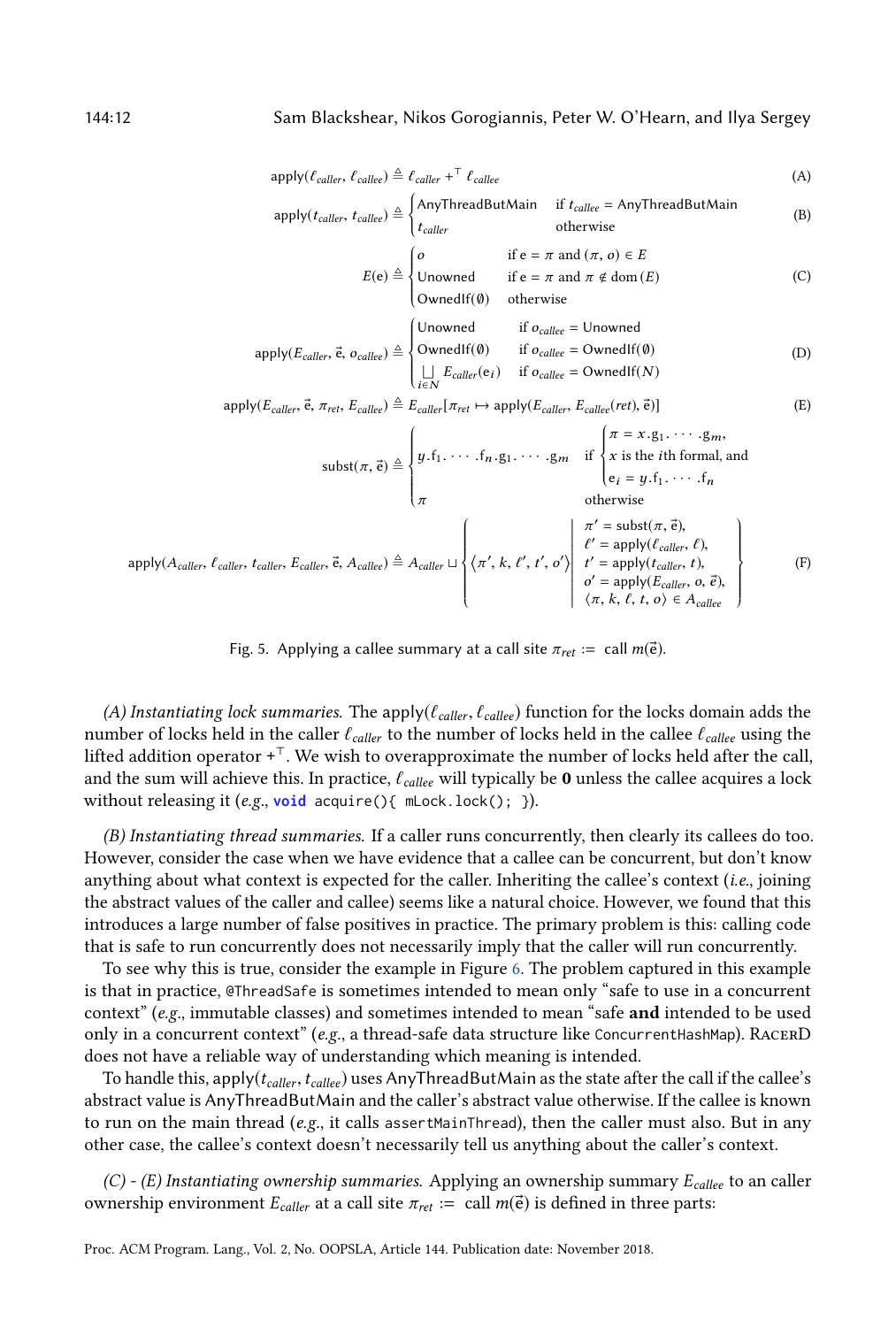```
@ThreadSafe class ImmutableData {
 private final int mData;
 public ImmutableData(int data) { this.mData = data; }
  int getData() { return mData; }
}
public void sequential(ImmutableData data) { this.mField = data.getData(); }
```
Fig. 6. Developers often annotate immutable classes like ImmutableData with @ThreadSafe. ImmutableData can itself be safely used in either a sequential or concurrent context, but a class that uses ImmutableData may or may not be run in a concurrent context. If we assume that the sequential method runs in a concurrent context because it uses the getData method of a @ThreadSafe class, it will lead us to (incorrectly) report a self-race on the write to **this**.mData.

```
static Builder make() { return new Builder(); } // summary: [ret |-> Owned]
Builder setX(int x) { // ...
 this.x = x;
 return this;
} // summary: [ret |-> OwnedIf({0})]
void useBuilder() {
 Builder b1 = make(); // [b1 |-> Owned]
 Builder b2 = b1.setX(1); // [b1 | -> Owned, b2 | -> Owned]
}
```
Fig. 7. Interprocedural ownership analysis is required to understand how ownership is propagated in the commonly used Java Builder pattern for constructing immutable objects.

- (C) A utility function  $E(e)$  to determine whether expression e is owned in ownership environment O. If e is an access path  $\pi$ , this function retrieves the ownership value for  $\pi$  in E (if present) or Unowned (if not present). If e is a non-access path expression ( $e.g.,$  a constant), the function returns OwnedIf(∅).
- (D) The apply( $E_{\text{caller}}, o_{\text{callee}}, \vec{e}$ ) function for updating the ownership abstract value  $o_{\text{callee}}$  based on the caller's ownership environment  $E_{\text{caller}}$  and list of caller actual parameters  $\vec{e}$ . This function leaves the callee ownership value unchanged if it is either Unowned or OwnedIf(∅). Intuitively, there's nothing the caller can do to change the ownership of a callee access that has no relationship to the actuals passed by the caller.

On the other hand, if the callee ownership value is OwnedIf( $N$ ) for some nonempty set of callee formal indexes N, the caller looks up the caller ownership value for the *i*th actual expression  $e_i$ associated with an index  $i \in N$ . The new ownership value is the join of all the corresponding caller ownership values for N. Intuitively, the ownership of an access rooted in a formal of the callee depends on the ownership status of the actual bound to that formal in the caller. This function is also used for updating the ownership value associated with a callee access.

(E) The apply( $E_{\text{caller}}$ ,  $E_{\text{caller}}$ ,  $\vec{e}$ ,  $\pi$ ) function for updating the caller's ownership environment  $E_{\text{caller}}$ by binding the caller return value  $\pi_{ret}$  to the callee return value ret from the callee ownership environment  $E_{\text{callee}}$ . This function discards the callee ownership environment except for the return value.

Figure [7](#page-12-1) shows RACERD's interprocedural ownership analysis in action. The make procedure returns a freshly allocated Builder, which the analysis summarizes as the ownership environment ret |-> Owned. The setX procedure writes to the x field of its receiver **this** and then returns it. The summary expresses that the return value is owned if the receiver **this** is owned at the call site.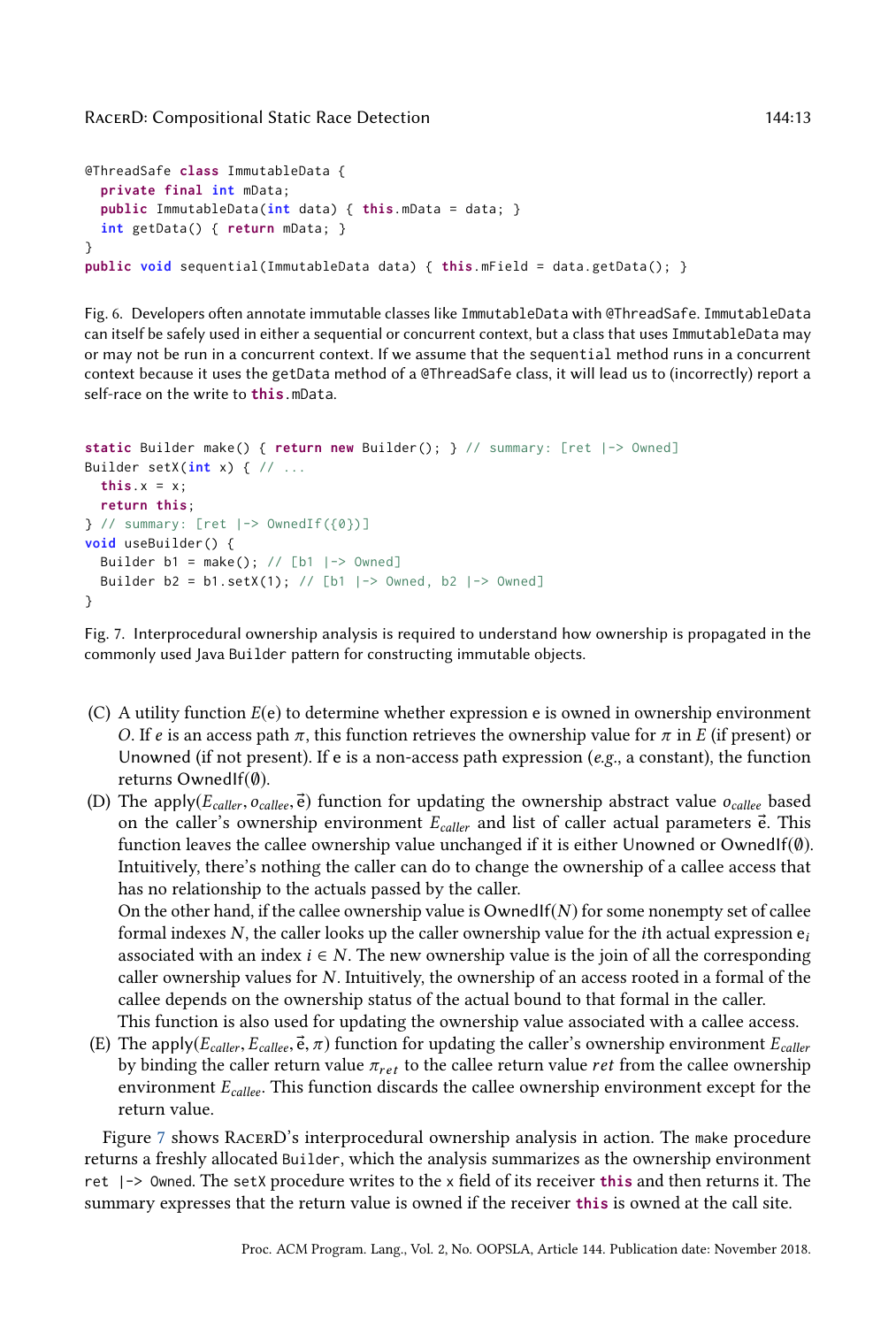```
static void multiOwn(Obj o1, Obj o2) { // [o1 |-> OwnedIf({0}), o2 |-> OwnedIf({1})]
 Obj local;
 if (*) // non-deterministic choice
    local = 01; // [local |-> \text{OwnedIf}({0})]else
    local = 02; // [local |->0wnedIf({1})]// [local |-> OwnedIf({0, 1})]
 local.f = 7;
} // summary: <local.f, Write, locks: 0, threads: NoThread, OwnedIf({0, 1})>
static void useMultiOwn(Object x) {
  Obj y = new Obj(); // [x |-> OwnedIf({0}), y |-> Owned], locks: 0, threads: NoThread
  synchronized (...) { // [x |-> OwnedIf({0}), y |-> Owned], locks: 1, threads: AnyThread
    multiOwn(x, y); // <local.f, Write, locks: 1, threads: AnyThread, OwnedIf({0})>
  }
}
```
Fig. 8. Updating callee accesses with the caller's locking and ownership information.

Finally, the procedure useBuilder calls both make and setX, which requires instantiating the summaries for each procedure. The summary for make is applied to caller return value b1 using the apply( $E_{\text{caller}}, E_{\text{caller}}, \vec{e}, \pi$ ) function, which yields a state where b1 is owned. Then, the call to b1.setX(1) triggers application of the summary for setX to return value b2 and caller actuals b1 and 1. The summary for setX says that the return value is owned if the actual at index 0 is owned in the caller. That is b1, which is indeed owned in the caller according to the ownership environment. Thus, the caller return value b2 is also bound to Owned.

 $(F)$  Summarizing callee access snapshots. Finally, we explain how we apply a summary of accesses performed in a callee via the apply( $A_{\text{caller}}$ ,  $\ell_{\text{caller}}$ ,  $\ell_{\text{caller}}$ ,  $E_{\text{caller}}$ ,  $\vec{e}$ ,  $A_{\text{caller}}$ ) function. Intuitively, the caller applies its mutual exclusion information to each of the access snapshots and then joins the updated set of snapshots with its local snapshot set  $A_{\text{caller}}$ . This means that if a lock is held in the caller, RacerD will know that a lock was also held at the time of the access in the callee (apply( $\ell_{\textit{caller}}, \ell$ ) part). Similarly, the apply( $E_{\textit{caller}}, o, \vec{e}$ ) part updates the ownership status of a callee access based on the caller actuals were bound at the call site. Also, the caller applies the subst function on each callee snapshot, translating access paths rooted at callee formals by substituting in the expression provided as argument for that formal.

The example in Figure [8](#page-13-0) illustrates the process of updating. The multiOwn procedure contains an access to local.f whose ownership status is somewhat complicated: it is an access to owned memory if the actuals bound to formals o1 and o2 are both owned: OwnedIf( $\{0, 1\}$ ). At the call site in the useMultiOwn procedure, the actual y is owned and the actual x is a formal of useMultiOwn. Using the apply function on the caller and callee states, we convert the original OwnedIf( $\{0, 1\}$ ) value to  $E_{\text{caller}}(x) \sqcup E_{\text{caller}}(y) =$  Owned  $\sqcup$  OwnedIf({0}) = OwnedIf({0}). This reflects that the access in multiOwn can only be involved in a race if the formal x is not owned at the call site of useMultiOwn.

In addition, a lock is held in the caller via a **synchronized** block. Updating the lock count for the callee access works in a similar way. At the multiOwn call site, the lock count is 1. When we use apply on the access in the callee, we update the callee lock count to  $1 +^{\top} 0 = 1$ . This reflects that a lock is held at the time of the access in multiOwn.

#### <span id="page-13-2"></span>5.3 Implementation

RACERD is implemented as a specialized program analysis using the INFER.AI analysis framework.<sup>[6](#page-13-1)</sup> The framework provides an API to INFER's backend compositional analysis infrastructure, based on

<span id="page-13-1"></span><sup>6</sup><http://fbinfer.com/docs/absint-framework.html>

Proc. ACM Program. Lang., Vol. 2, No. OOPSLA, Article 144. Publication date: November 2018.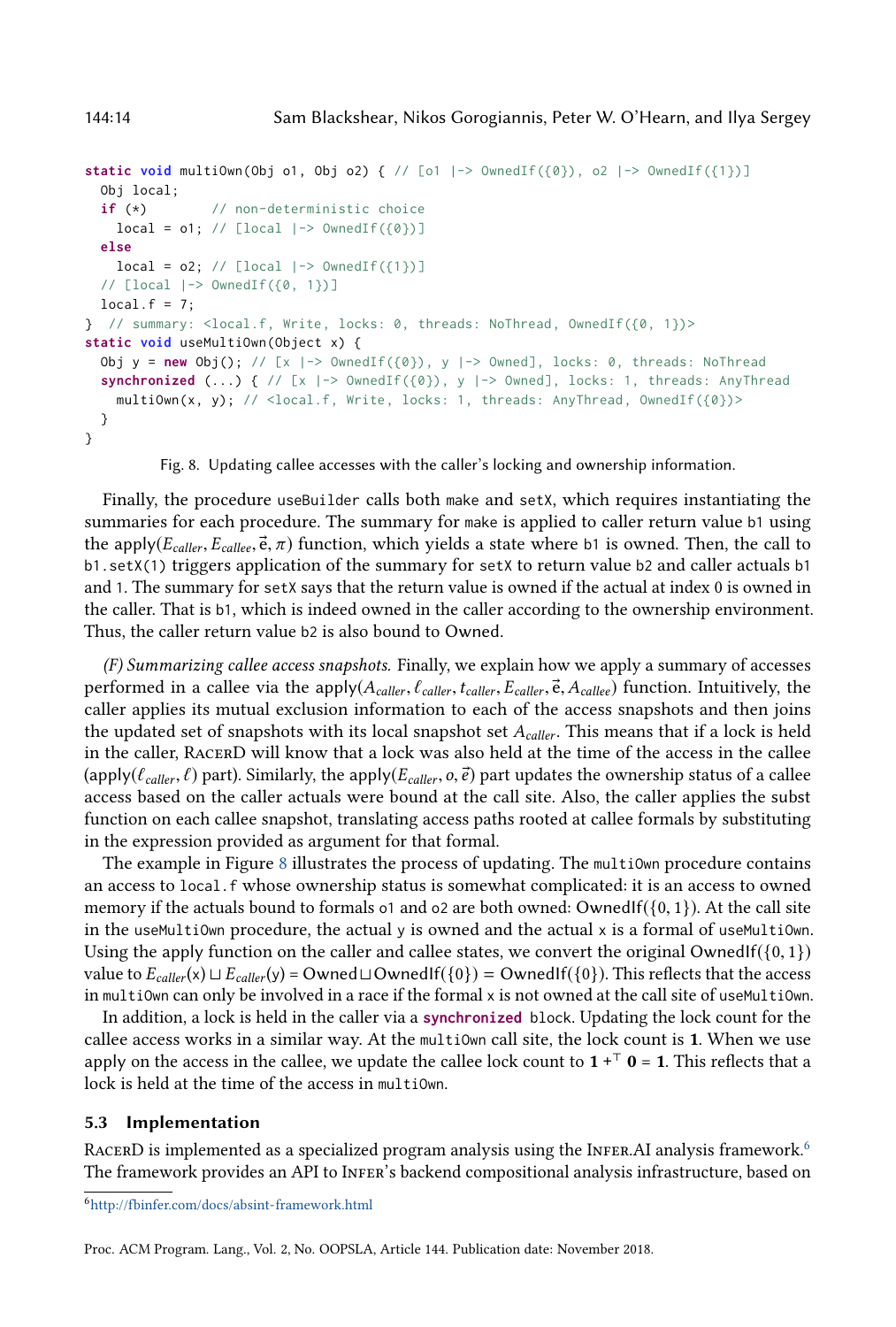abstract interpretation [\(Calcagno and Distefano 2011;](#page-26-10) [Calcagno et al.](#page-26-4) [2015\)](#page-26-4). You give the framework an 'abstract domain' (symbolic values for the analysis to track), transfer functions that specify how program statements transform these values, and a way to make a 'summary' of a procedure, which is independent of its calling context. Out pops a program analysis that works compositionally and can (often) scale to big code.

In addition to the pure logic for race detection, RACERD implements a non-trivial amount of scaffolding related to error reporting. The basic issue is that data races are challenging to explain to developers, and RacerD takes several steps to try to make its reports easier to understand:

- Reporting a full stack trace to each access involved in a race. Though we didn't formalize this above, our access snapshot domain tracks the location where a syntactic access occurred. When a snapshot is propagated to a callee via summary application, the domain records the call site for the callee. This gives us enough information to produce a full call stack to any access involved in a race by repeatedly "unrolling" summaries until the location of the original access is reached.
- De-duplicating 'similar' reports. An important principle of effective reporting is 'don't spam the developers'. On the other hand, RacerD's race identification is effective enough to be able to identify tens or even hundreds of potential races caused by a code change; effective reporting needs to contend with this effective identification. In the beginning we sometimes reported tens of races on the same line, and also tens of reports of races on a single field from different source lines. Interprocedural errors were particularly susceptible to a multiplication of issues. It is not necessarily helpful for a developer to be see hundreds of reports of a similar nature and with (perhaps) related causes. To avoid spamming developers RacerD 'de-duplicates' its reports to show at most one for a given syntactic access and at most one report per pair of procedures. This can suppress true alarms in the case that a warning filtered by de-duplication is a distinct issue from the one displayed to the developer. But in this case, the developer will see the suppressed warning after fixing the displayed warning and re-running the tool. Also, if a
- class has more than zero reports prior to de-duping, then it will also have more than zero after. • Explaining which access(es) occur with a lock held or in a concurrent context. Because RACERD's lock and thread domains track locking and threading information interprocedurally, a racy access may occur far away from a lock acquisition or other evidence that a procedure runs in a concurrent context. RacerD's error messages point out whether an access occurs inside of a lock and explain why RacerD thinks the access may run in a concurrent context.
- Assumed safe features. Recall above our determination to go after coarse-grained locking errors but not fine-grained. The semantics of **volatile** are quite complicated, so if you mark a field **volatile**, RacerD will assume that you know what you are doing and will not report any races. This crude heuristic has proven to be stunningly effective in practice. For instance, doublechecked locking is well known to suffer from subtle flaws [\(Bacon et al.](#page-26-11) [2012\)](#page-26-11), but we find that it is often the **volatile** part that folks get wrong, not the guards. In fact, RacerD has caught several significant errors related to double-checked locking when the **volatile** was left out. RacerD also supports the annotations @Functional, @ThreadConfined, @ReturnsOwnership, and @VisibleForTesting, for guiding the analyzer to understand some subtle, but correct, patterns common in Facebook code. These annotations are fully explained in RacerD's online documen-tation<sup>[7](#page-14-1)</sup>

# <span id="page-14-0"></span>6 EVALUATION

This section presents an evaluation of RacerD. The first part describes the use of RacerD at Facebook. In the second part, we compare RacerD against other static and dynamic race detectors.

<span id="page-14-1"></span><sup>7</sup><http://fbinfer.com/docs/racerd.html>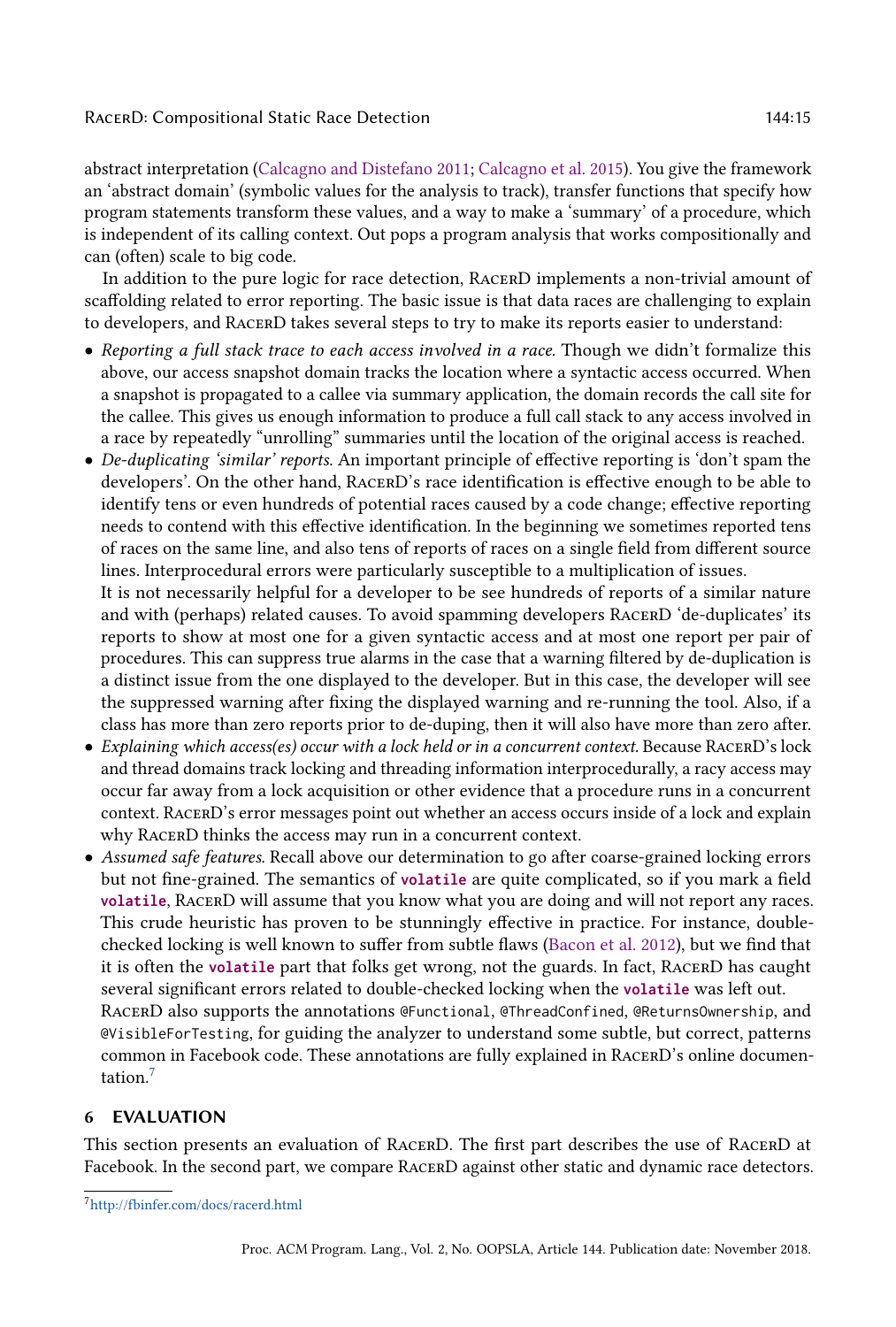We could not find other directly comparable race detectors that allow for incremental analysis of large codebases like RACERD does, so we compare using a "from-scratch" analysis setup (i.e., other tools' home turf, not RacerD's).

# 6.1 Deployment and Impact at Facebook

At Facebook, developers primarily use RacerD for two purposes:

- Preventing regressions in safe concurrent code
- Adapting sequential code for safe use in a concurrent context

Both use-cases leverage RacerD's deployment as a bot participating in code review for Facebook, Messenger, Instagram and other apps. RacerD runs as part of the Facebook continuous integration (CI) system; the developer never needs to make the decision to run the tool. For each code change a developer submits, the CI runs RACERD alongside other jobs for compilation and testing. This deployment applies to all Android developers, whether they are thinking about concurrency or not.

The CI deployment only reports bugs that were introduced by each code change, which is ideal for the first use-case: catching regressions. If RACERD thinks a code change introduces a data race, it comments on the offending line and reports a full stack trace to each of the heap accesses involved.

For the second use-case, developers are interested in adapting code that was previously intended to run in a sequential context ( $e.g.,$  a Litho class that wishes to use Litho's background layout feature, as we will explain below) to be safely used in a concurrent context. By default, RacerD will not report any races on code that appears to run sequentially (see Section [5.2.2](#page-8-1) for more details). Developers use a workflow where they send a diff adding @ThreadSafe annotations to the classes of interest and wait for the CI deployment to report RacerD warnings on the annotated code. The developers resolve as many warnings as they see fit to, send an update to the diff to fix the warnings, and make sure that RacerD thinks the fix is ok. Once the code is free of warnings, the diff can be landed and the code is (hopefully!) safe to use in a concurrent context.

Deployment. In order for RACERD to be deployed effectively as part of the CI system, the analysis must report issues quickly and use resources efficiently. We have found compositional analysis to be useful for meeting these requirements. With a whole-program analysis, the only obvious way to analyze a code change is to re-analyze the entire app. On a machine much more powerful than the ones used in the CI, running RacerD on the Facebook Android app takes about 130 minutes. Figure [9](#page-16-0) highlights the benefits of running on code changes instead: RacerD can analyze much less code and run much faster. This diff-based workflow is thus much more user-friendly than the łfrom-scratchž analysis mode we will speak about below.

Case study: *Litho* background layout migration. Litho is an open-source Facebook framework for creating performant scrolling UI's, ${}^{8}$  ${}^{8}$  ${}^{8}$  which is used by the Facebook App, Instagram, Messenger, FB Lite, and Messenger Android codebases. All of those codebases have a lot of concurrent code that does not involve Litho, which we analysed using RacerD as well; however, here, we focus the discussion on Litho exclusively.

One of the important features of Litho is its ability to run as much work as possible on nonblocking background threads instead of the main UI thread. In early 2017, the Litho team had just finished implementing a new feature: the ability to perform the computationally expensive layout step of UI rendering (i.e., sizing UI elements appropriately and determining their relative positioning). Moving this step off of the main thread had the potential to unlock a significant performance improvement.

<span id="page-15-0"></span><sup>8</sup><https://fblitho.com/>

Proc. ACM Program. Lang., Vol. 2, No. OOPSLA, Article 144. Publication date: November 2018.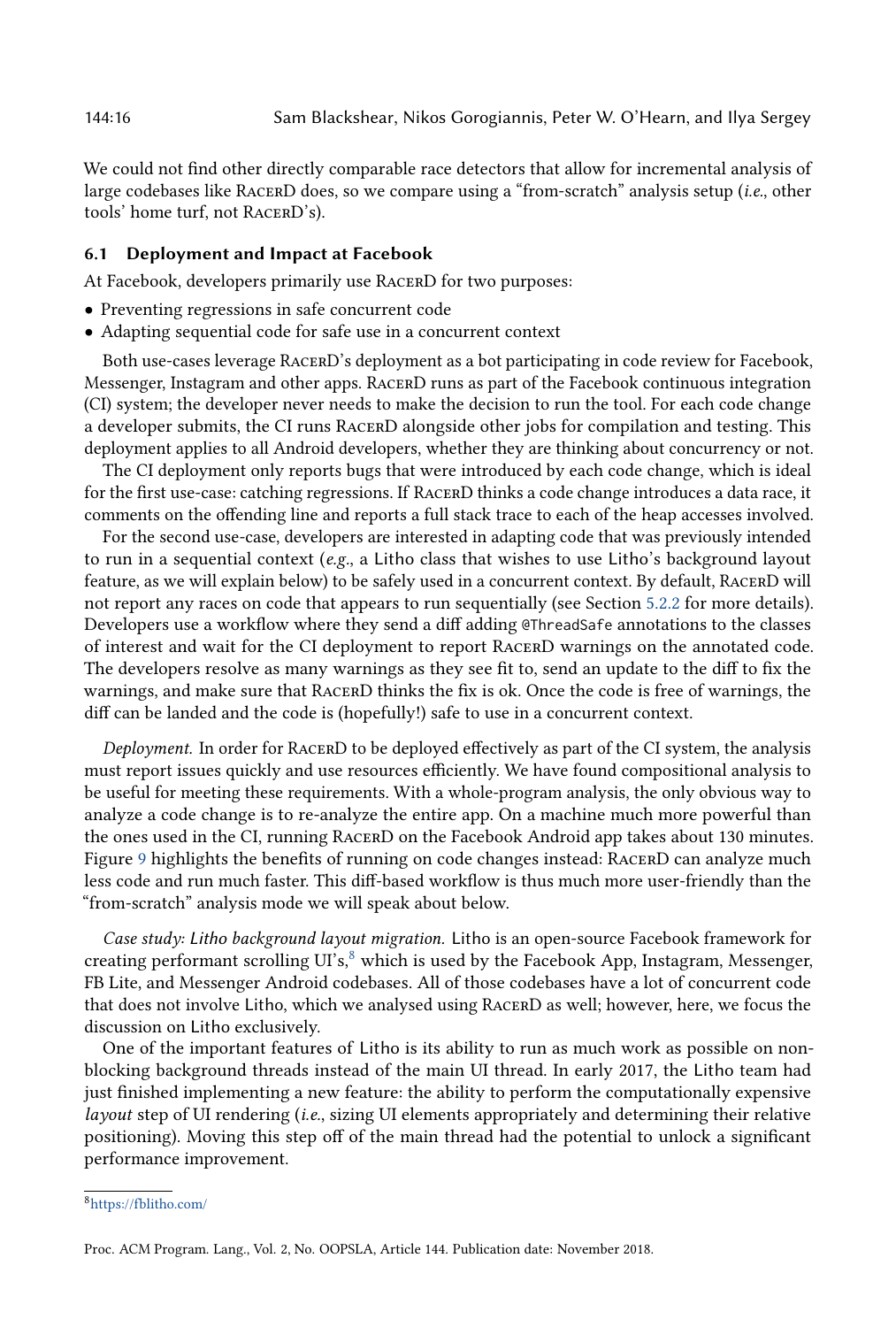<span id="page-16-0"></span>

Fig. 9. Kernel density estimate of RacerD running times on code changes in a typical week. This time includes building the code, running RacerD and several other analyzers, and reporting errors. The plot shows that more than half of the code changes are analyzed in less than 12 minutes. This is an order of magnitude faster than running a from-scratch analysis, and it is also much less resource-intensive (which is very important for being a good citizen of the CI). We note that the time taken to actually run the RacerD analysis is a tiny fraction of the time in this plot. As we will show in Table [1,](#page-19-0) RacerD can analyze tens of thousands of lines a second. The vast majority of the diff analysis time is consumed by the supporting steps.

But there was a problem: the Facebook app already had hundreds of Litho-based classes running in production (totaling many millions of lines including dependencies), and none of the layout steps had been written with concurrency in mind. Enabling background layout is as simple as flipping a flag, but blindly enabling multithreading for previously-sequential chunks of code is doomed to cause data races. Manual inspection of the code to be migrated isn't tractable because of its sheer size: races can occur anywhere in a class itself or in its massive tree of transitive dependencies.

Fortunately, the automated bug detection of RACERD empowered a very small group of concurrency experts to migrate all of the classes in a few months and safely enable background layout in production.<sup>[9](#page-16-1)</sup> The experts used the @ThreadSafe-annotation based CI workflow described above to gradually adapt Litho classes to use the background layout feature. The CI deployment also prevented product engineers who weren't aware of the migration from accidentally introducing new concurrency errors in an already-migrated component.

Impact. From the safety standpoint, the migration was a success. All told, hundreds of Litho classes have been checked by RacerD during the migration, and over 2,500 analyzer issues detected by the two CI-based workflows described above have been addressed in the past 6 months (the majority were regressions). The issues addressed are split between non-functional changes where annotations are added that document threading assumptions, and functional changes that avoid races, with each category having seen fixes numbering in the hundreds.

The migration was also a success from a performance standpoint. Switching to background layout improved scroll performance in the Facebook for Android News Feed by more than 5%.

<span id="page-16-1"></span><sup>9</sup><https://code.facebook.com/posts/1985913448333055/multithreaded-rendering-on-android-with-litho-and-infer/>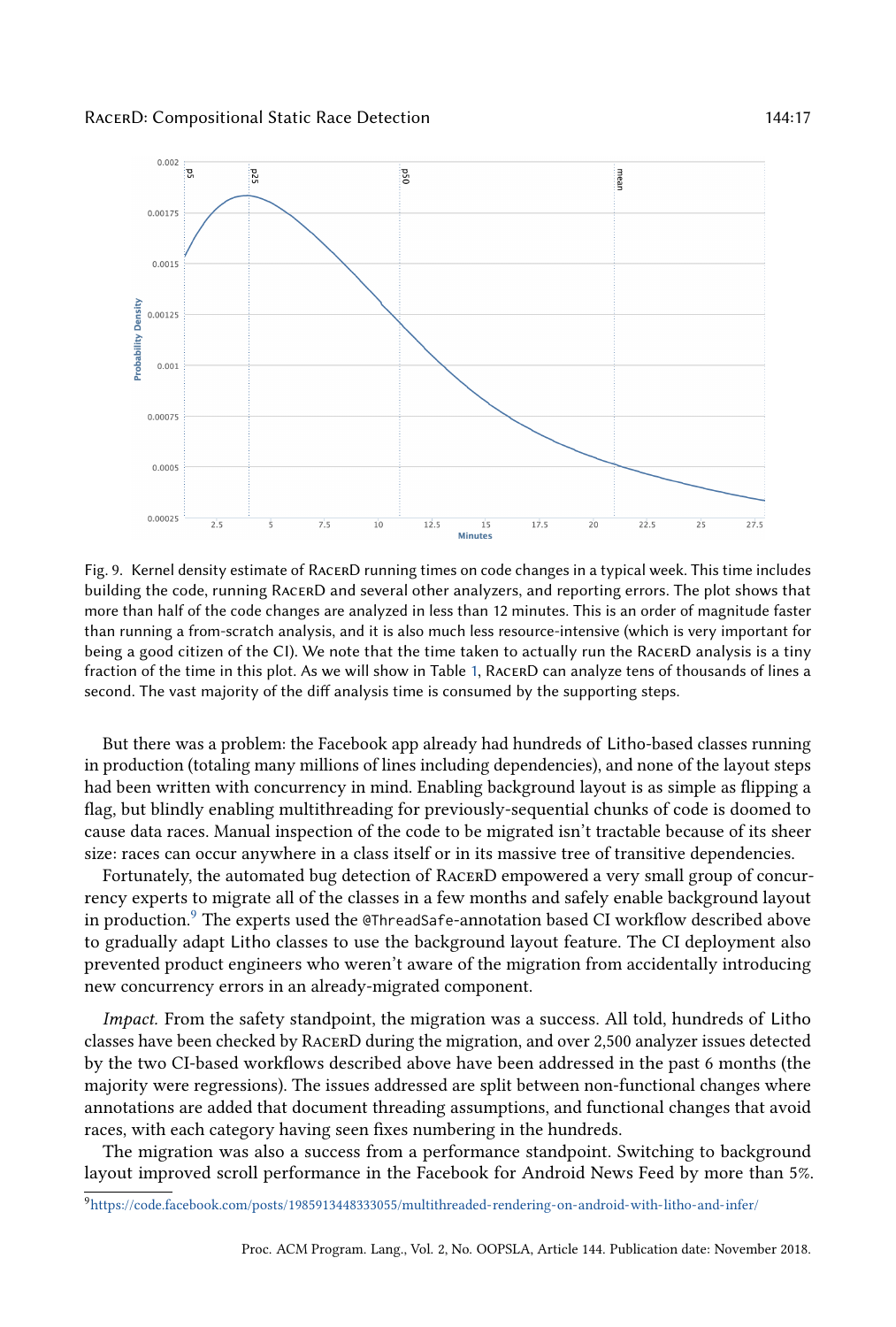News Feed is a core product component that has been highly optimized over many years, so a performance improvement at this level is noteworthy.

False positives, false negatives, and fix rate. We closely monitor the (immediate) fix rate of RACERD: the percentage of issues reported as introduced in a diff that are fixed before committing the same diff. The fix rate over the last six months was 50%. It's important to keep in mind that fix rate is not the same as false positive rate.<sup>[10](#page-17-0)</sup> False positives are only one of many legitimate reasons why a developer may choose not to fix an issue in the same code change. To name a few others that we commonly see: the issue may be fixed in a follow-up diff (or series of diffs), the diff may rename a class/file/method/field in a way that makes RacerD think a pre-existing issue is a new one, the root cause of the surfaced issue might be outside of the code being changed, and so on. One example we have often seen is that of 'distant' bugs, where a data race is flagged in class A which is changed by a developer, but the root cause is in class B which is called by the developer but owned by someone else. Typically, class  $A$  is product code and class  $B$  is framework code; the product engineer is then not well advised to change the class B, and the issue should not be addressed in the same diff.

Because there are several reasons for not immediately fixing a warning within the same diff, we posit that even a fully precise diff analysis that reports no false positives will still pay a fix rate "tax". Our best estimate on how large this tax is comes from the fix rate of another analysis we have that is fully precise. We have an analysis that flags dead stores of variables in C++. This check is implemented using a basic liveness analysis and is fully precise modulo bugs in the analyzer. Even though this analyzer reports no false positives in theory, its fix rate over the last six months is only 70%. Thus, we think that the fix rate tax a diff analysis must pay is somewhere around at least 30%. If we speculatively subtract this tax from the RacerD fix rate, we can guess that the RacerD false positive rate is around 20%. In fact, it is likely even lower: we expect that RacerD's tax is higher than that of dead stores owing to more "distant" bugs being surfaced.

Note that these comments about fix rate tax have to do with Facebook's particular deployment and code review model. The tax rate might vary from one organization to another.

We have monitored the ignored reports over the past year, and we look at a sample from time to time. Our observations from monitoring are consistent with the impression above that the false positive rate is around 20%. We say "around" because we are cautious in making definitive claims about false positive rate. Not infrequently, neither a programmer nor a diff reviewer can determine if a report is a true positive even after hours of inspection; a judgment call is made before such a determination is reached. In a large-scale deployment the false positive rate is, for all practical purposes, non-measurable and hence un-knowable. What we find useful is to measure and track the fix rate, and to observe and respond to reported false positives that arise; knowing specific false positives is useful, without leading us to claim that we know precisely what the general rate is.

On the flip side, RacerD isn't designed to catch all possible races, which raises questions about how often it has missed bugs. As it turns out, fixing all RacerD warnings has been an effective proxy for preventing races in practice thus far. Only a small number of races slipped by RacerD into production during the Litho background migration – we are aware of only three – and these were due to bugs in the tool (later fixed) rather than more fundamental issues related to our design goals. Our experience with false negatives on diffs has been similar; to date, we have only received one report of a regression that RacerD missed (a double-checked locking bug). But it turned out that RacerD had in fact reported the bug on the diff in question; the warning was just misunderstood. Therefore, to date there have been no confirmed false negatives reported from production over hundreds of thousands of lines of code, except for those from implementation errors on our part.

<span id="page-17-0"></span><sup>10</sup>See the paper by [Sadowski et al.](#page-27-2) [\(2018\)](#page-27-2) and the presentation at [https://www.youtube.com/watch?v=xc72SYVU2QY.](https://www.youtube.com/watch?v=xc72SYVU2QY)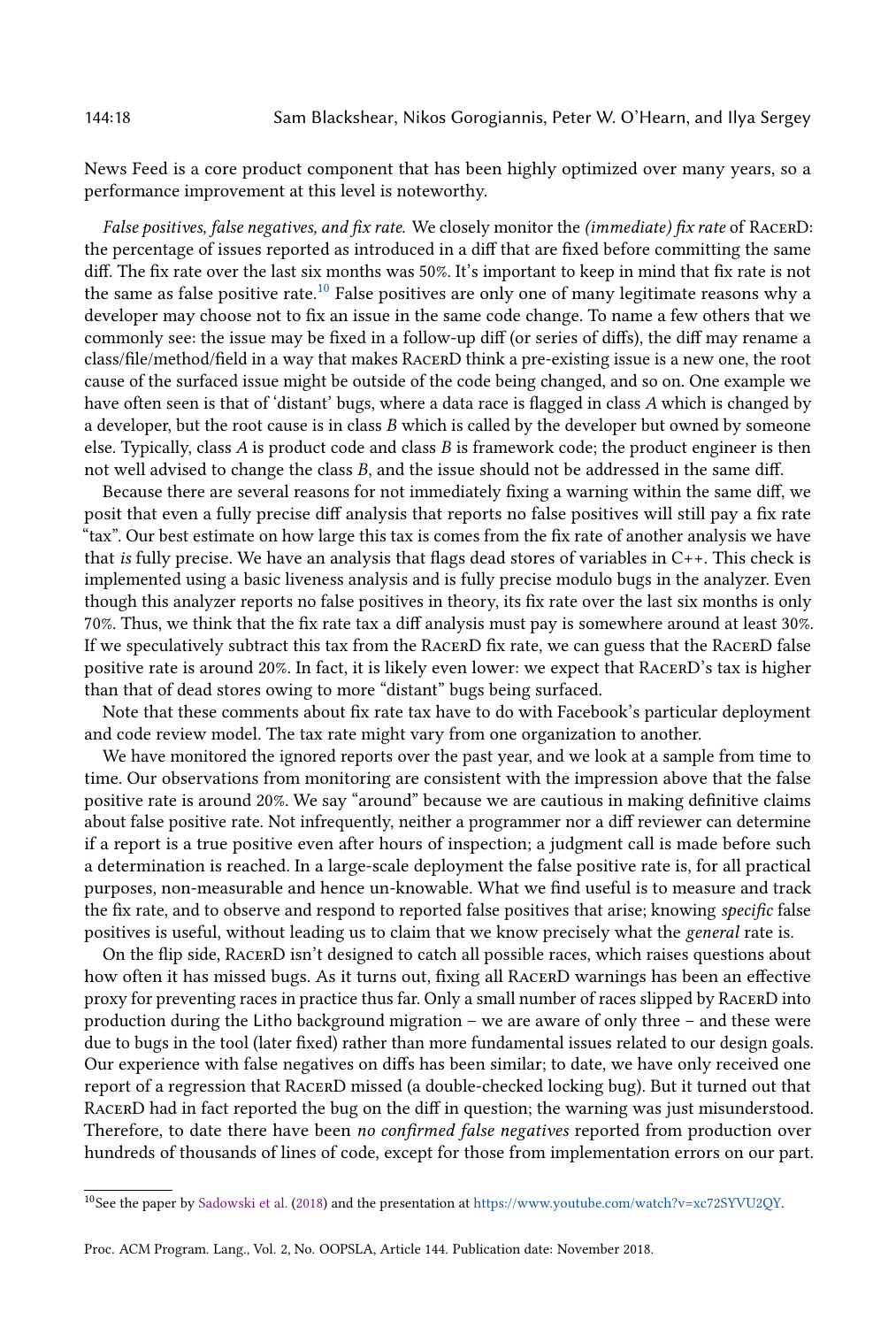The implementation errors have the interesting side effect of confirming that RACERD does find bugs that could occur in production.

In making these remarks we emphasize that "no confirmed false negatives" from production does not say that no false negatives have occurred; they might have occurred by not been noticed. Nevertheless, that no false negatives were not observed took us completely by surprise. It is possible to generate hypotheses on why this is so, but there is little built-up engineering experience we are aware of on false negative rates from production in static analysis as a whole; we have been wrong so often in making hypotheses about what works in production that we are hesitant to speculate. Rather, we would say generally that deeper understanding of false negatives is a worthwhile problem for both academics and industrialists.

Summary. We summarize our findings with the following two claims.

- (1) Static race detection can be effectively applied and provide positive impact as part of an industrial software development process.
- (2) Due to its speed, scale and incrementality, RacerD can be deployed at diff time on large code.

# 6.2 Comparison to Other Race Detectors

RacerD is a static analysis tool, but it is philosophically closer to dynamic race detectors in its goal of reporting high-confidence races with very few false positives. Thus, we have chosen to compare RacerD to both static and dynamic race detectors for Java.

*6.2.1 Static Race Detectors.* There is a surprising lack of publicly available race detectors for Java. A query<sup>[11](#page-18-0)</sup> about open source static race detectors for Java or Android in the public "Abstract" Interpretationž Facebook group (383 members) did not receive any responses. The only publicly available tool we could find was CHORD, a pioneering static race detector for Java by [Naik et al.](#page-27-5) [\(2006\)](#page-27-5). The techniques behind CHORD are intended to be sound for proving the absence of races, *i.e.*, providing an over-approximation, except for specific language features (*e.g.*, Java reflection) that are not accounted for. Chord is a whole-program analysis, and it relies on a suite of auxiliary static analyses, such as points-to and escape analysis,. CHORD works for plain Java (once the user has specified entry points), but not Android, so we conducted our comparison using plain Java.

Experimental setup. The original CHORD implementation dates back to 2006 and has not been maintained, so is difficult to run on current Java projects. However, the recent work on the Bingo tool by [Raghothaman et al.](#page-27-6) [\(2018\)](#page-27-6) has included a compilable version of the CHORD algorithm, as well as a harness for running it on specific projects, as a part of a benchmark suite to demonstrate the use of Bayesian inference to improve static analysis results. The authors of Bingo have kindly shared their CHORD-related artifacts with us and helped us carry out a comparison.

We used the benchmarks that were used to evaluate CHORD in the context of the BINGO work [\(Raghothaman et al.](#page-27-6) [2018\)](#page-27-6). The chosen programs are all concurrent applications from different domains. hedc is a web-crawler, ftp is Apache web server, weblech is a tool for downloading web pages, jspider is a web spider engine. The last four programs are taken from the DaCapo suite [\(Blackburn et al.](#page-26-12) [2006\)](#page-26-12): avrora is an AVR microcontroller simulator, luindex is a tool for document indexing, sunflow is an image rendering system, and xalan is a tool for transforming XML to HTML. All measurements were performed on a 24-core 2.5 GHz Intel x64 machine with 55 GB RAM running Linux. Running times were averaged for multiple runs of each of the analyses.

Summary of results. Table [1](#page-19-0) shows the results of our comparison. Alarm Overlap is the number of source lines of races reported by both RacerD and Chord (after de-duplication of reports, which

<span id="page-18-0"></span><sup>11</sup> <https://www.facebook.com/groups/abstract.interpretation/permalink/10155965198993945/>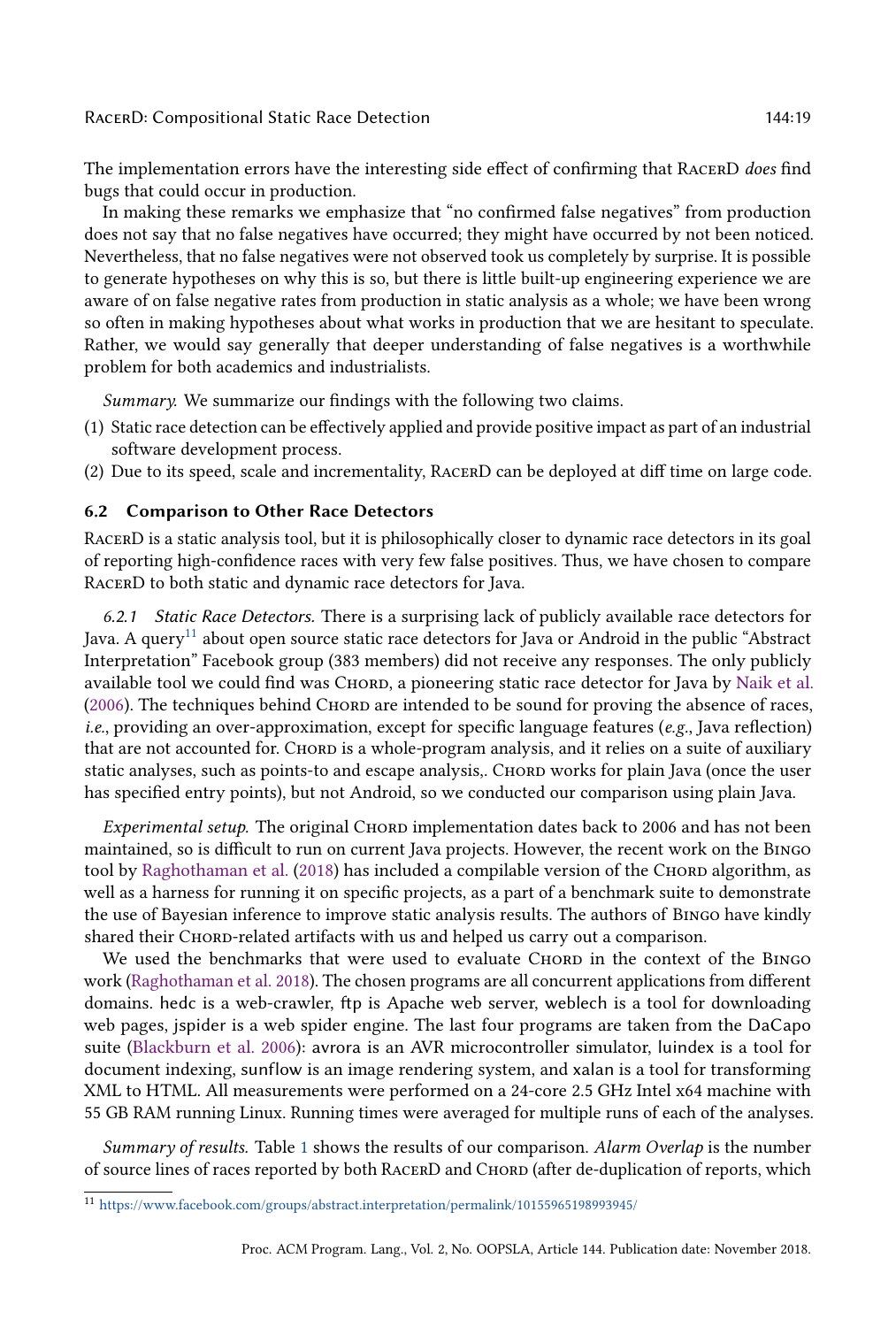<span id="page-19-0"></span>Table 1. RACERD reports >3X fewer alarms than CHORD on every benchmark, and an order of magnitude fewer alarms on four of the benchmarks. RacerD is at least one or two orders of magnitude faster on all benchmarks. The "Alarm Overlap" column indicates the percentage of racy lines implicated by CHORD (in source files) that *also* appeared in a report from RacerD.

| Program | # Files | # LOC   | <b>CHORD</b> |                   | RACERD   |         | Alarm   |
|---------|---------|---------|--------------|-------------------|----------|---------|---------|
|         |         |         | # Alarms     | Runtime           | # Alarms | Runtime | Overlap |
| hedc    | 133     | 11.767  | 152          | 4m <sub>47s</sub> | 49       | 1.5s    | 11%     |
| ftp     | 140     | 12,050  | 522          | 5m 14s            | 39       | 1.5s    | 20%     |
| weblech | 12      | 1,309   | 30           | $11m$ 02s         | 9        | 0.6s    | 63%     |
| jspider | 214     | 7,413   | 257          | 1m <sub>54s</sub> | 13       | 1.4s    | 10%     |
| avrora  | 470     | 68,864  | 966          | 8m 49s            | 81       | 7s      | 18%     |
| luindex | 331     | 36,151  | 940          | 3m 26s            | 183      | 5s      | 64%     |
| sunflow | 170     | 21,960  | 958          | 42m 44s           | 43       | 2.8s    | 49%     |
| xalan   | 975     | 175,784 | 1870         | 1h 47m            | 421      | 21.5s   | 38%     |

CHORD does not do). The key takeaway from the table is that RACERD reports at least 3 times less frequently and an order of magnitude faster than CHORD in all cases. We also note that:

- (1) Chord and RacerD have comparable precision on the benchmark results that we manually examined. Furthermore, RACERD finds all of the true bugs found by CHORD on these projects except for a handful of benign races on jspider (see next section);
- (2) CHORD and RACERD have a high intersection of alarms by historical standards in static analysis;<sup>[12](#page-19-1)</sup>
- (3) RacerD has better cost-to-value ratio of alarms/minute;
- (4) Chord could not be deployed at diff time on large code bases as RacerD as at Facebook because it is not incremental;
- (5) CHORD would also be difficult to run in nightly mode (i.e., the full analysis of very large codebases from scratch, run by CI agents over night) because it has limited scalability.

Given that CHORD uses more sophisticated techniques such as alias and escape analysis, we were surprised that RACERD compared as well as it did on smaller projects, particularly in the intersection of issues detected. The metric of alarms/minute is an important one when judging whether to deploy an analysis industrially, e.g., informing considerations related to CI capacity budget.

Manual triaging. Table [1](#page-19-0) shows that RACERD reports much less frequently than CHORD, but does reporting less means missing true bugs instead of hiding false positives? To answer this question and gain a better understanding of the relation between CHORD and RACERD in terms of precision, we manually examined results from the weblech and jspider benchmarks.

In weblech, CHORD reports 30 potential concurrency issues, but only 6 are true bugs. All races reported by CHORD occur either in the weblech.spider.Spider class (21 alarms) or in utility classes from the standard org. apache. log4j package. Because the latter class is a library JAR that does not include sources, RacerD does not report any races in it. RacerD does report 9 potential issues in the Spider class, including the 6 true bugs reported by Chord. All reported races involve concurrent accesses to the Spider object itself. The remaining 3 issues are true positives, all of which are missed by Chord. These races involve the urlsDownloading and queue fields, modified in a **synchronized** section as well as without synchronization. Here is an example of racy code involving the queue field of the Spider class:

**public void** readCheckpoint() { queue = (DownloadQueue) ois.readObject(); }

Proc. ACM Program. Lang., Vol. 2, No. OOPSLA, Article 144. Publication date: November 2018.

<span id="page-19-1"></span><sup>12</sup>See, e.g., Figure 3 of the paper by [Pendergrass et al.](#page-27-7) [\(2013\)](#page-27-7).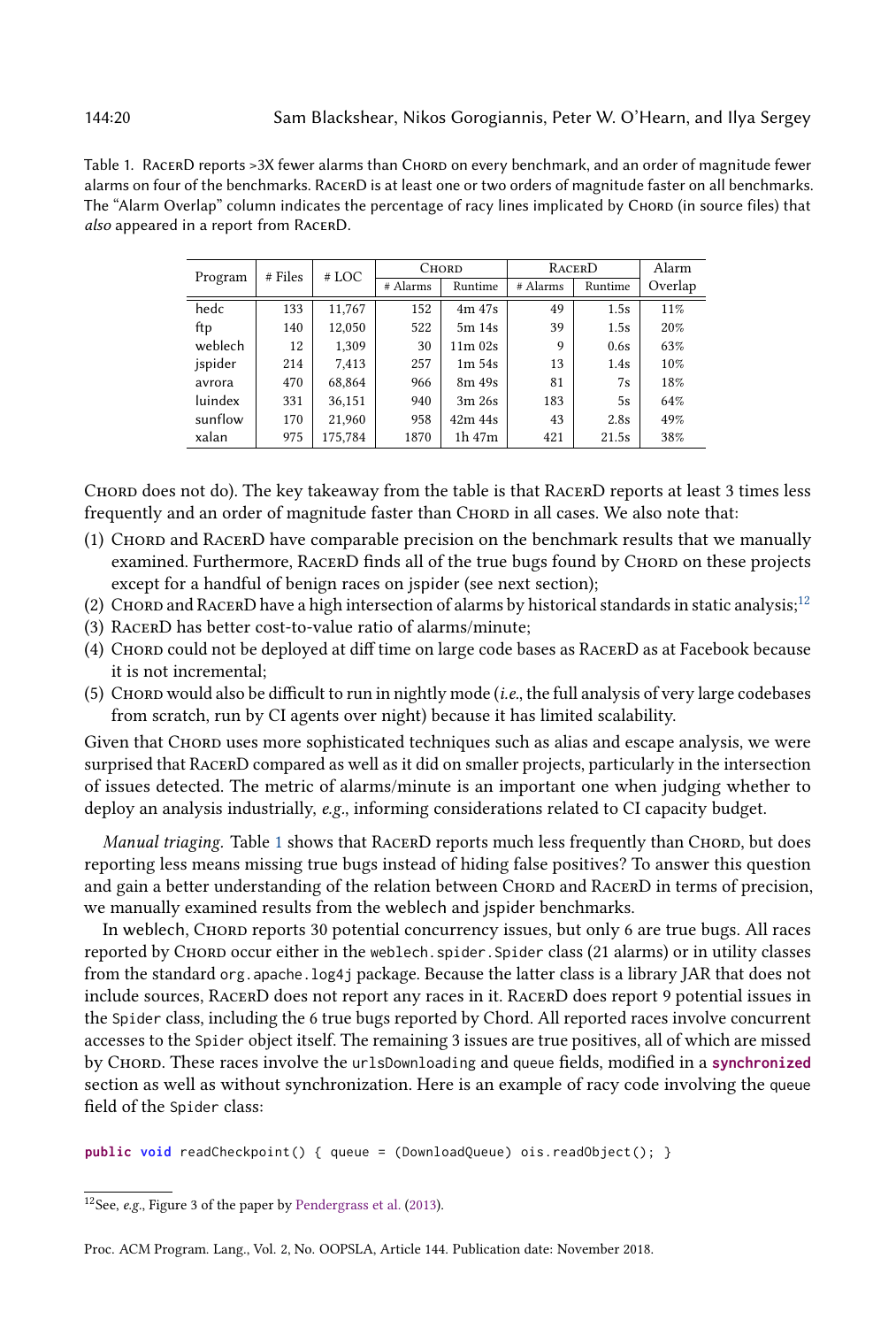```
public void run() {
  synchronized(queue) { queue.queueURLs(u2dsToQueue); downloadsInProgress--; }
}
```
We also examined the results on jspider benchmark. Both tools reported the same races (modulo the differences in reporting strategy explained below) in the WorkerThread, DispatcherThread and SchedulerImpl classes. RACERD also reported a confirmed race in RuleFactory that was missed by CHORD. CHORD raised a large number of alarms for (seemingly benign) races in the ResourceInternal class. These races are not flagged by RacerD because it does not have a container model for this class (see [5.2.4\)](#page-10-1). Finally, Chord mistakenly reports a non-race in the class DistributedLoadThrottleImpl. All races reported by RacerD for weblech and jspider were (manually) confirmed to be true positives.

The Bingo paper reports numbers of true positives in the other benchmarks as well. We did not conduct a manual inspection of these other cases due to time constraints. But in both weblech and jspider, RACERD found all of the true positives that CHORD did.

Race detection and reporting in CHORD and RACERD. We comment briefly on some important differences between the reporting strategies in RACERD and CHORD that we noticed during manual triaging. In the reports produced by the Bingo version of CHORD, every detected race is reported as a potential read/write conflict between accesses occurring at certain lines of a certain file. A race between two read/write instructions in a class org.project.MyClass, on lines 85 and 32 will be reported as:

```
5667:org/project/MyClass.java:85 5670: org/project/MyClass.java:32 ...
```
If reported accesses occur on the same line, this reporting scheme can make it difficult to determine the actual fields that are involved in a race. For example, one race reported by both Chord and RacerD in weblech references line 166 with the statement:

**while** ((queueSize() >  $\theta$  || downloadsInProgress >  $\theta$ ) && quit == false)

Because Chord provides no fields names, it is impossible to tell whether the reported race implicates the queueSize, downloadsInProgress, or quit field. The corresponding RacerD report provides both the field name and line number, which makes the issue much easier to understand:

```
Read/Write race. Non-private method `weblech.spider.Spider.run` reads without synchronization
from `weblech.spider.Spider.quit`. Potentially races with write in method `Spider.stop()`.
165. System.err.println("queueSize = "+queueSize());
  166. > while((queueSize() > 0 || downloadsInProgress > 0) && quit == false)
```
In addition, the Chord approach can make it difficult to understand the high-level cause of a race. Imagine that a **private** method f() allows for an unsynchronized concurrent read/write into a field x of a class. Imagine further that this method can be called from two public methods of the same class,  $g()$  and  $h()$ . The *cause* of the actual conflict can be better understood by pointing out that it is dangerous to call  $g()$  and  $h()$  concurrently. Pointing directly at the problematic code location within f() isn't always helpful, particularly if the race involves a long call chain that bottoms out in the call to f().

As explained in Section [5.3,](#page-13-2) RacerD attempts to mitigate these issues by using techniques such as reporting a full call stack to conflicting accesses and grouping races with the same high-level cause (i.e., the **public** method whose invocation triggers a racy access).

*6.2.2 Dynamic Race Detectors for Android.* Because RacerD is primarily used to analyze Facebook's Android code, we sought to compare it with two state-of-the-art dynamic race detectors for Android: DROIDRACER by [Maiya et al.](#page-27-8) [\(2014\)](#page-27-8) and EVENTRACER by [Bielik et al.](#page-26-13) [\(2015\)](#page-26-13). DROIDRACER and EventRacer automatically attempt to discover inputs leading to races rather than asking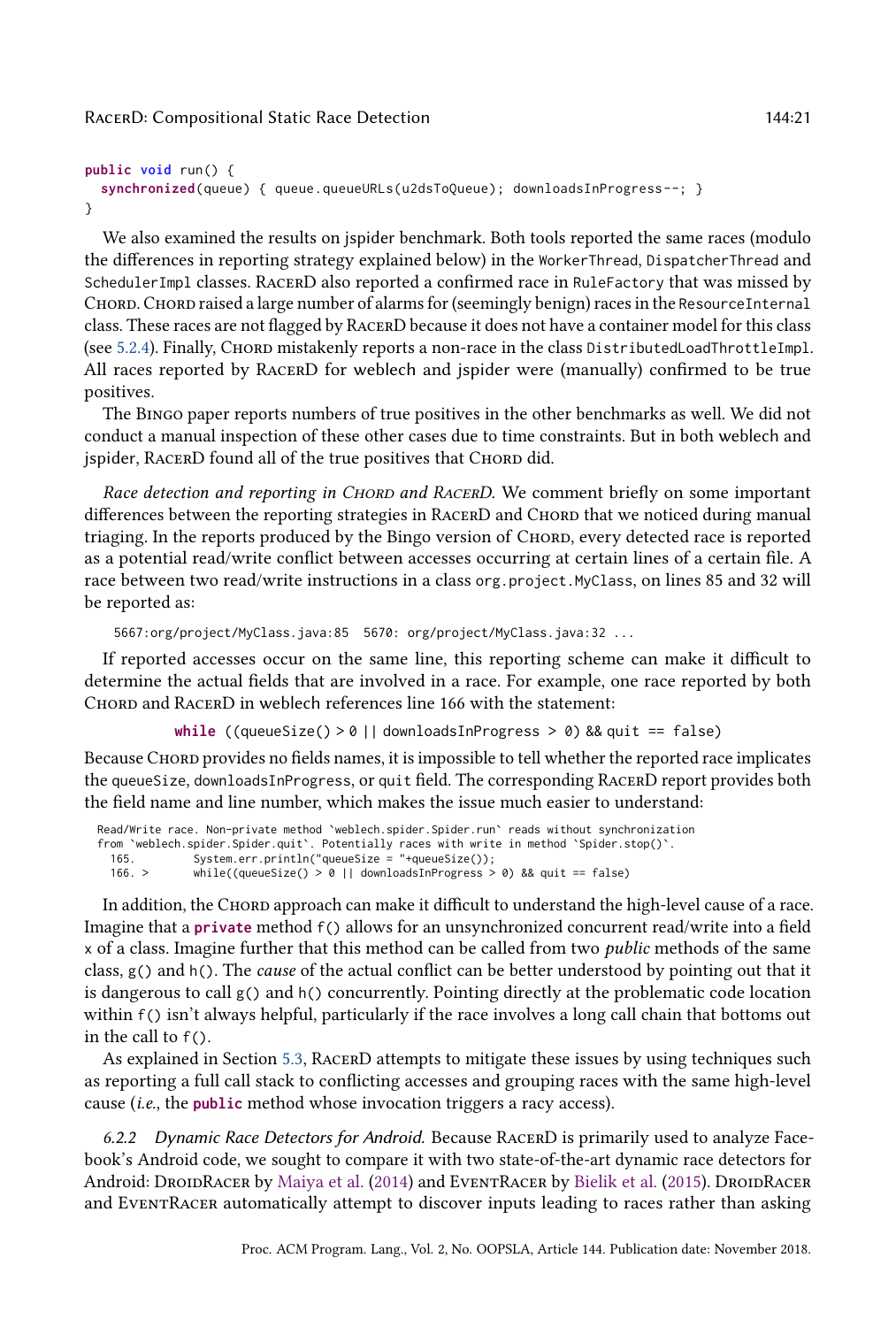<span id="page-21-0"></span>Table 2. RACERD reports more true bugs than DROIDRACER. The "# Alarms" column gives the number of reports for each tool and the number of true positives in parentheses. We give a lower bound for RacerD's true positives on K9Mail because we only triaged a sample of the RACERD results. We manually added @ThreadSafe annotations to SGTPuzzles; see explanation below.

| Program           | # Files | # LOC  | # Alarms (true bugs) | RACERD     |          |
|-------------------|---------|--------|----------------------|------------|----------|
|                   |         |        | <b>DROIDRACER</b>    | RACERD     | Runtime  |
| <b>SGTPuzzles</b> | 33      | 9.459  | 11(10)               | 18(18)     | 12s      |
| OpenSudoku        | 62      | 9.021  | 1(0)                 | 14(14)     | 14s      |
| K-9 mail          | 3303    | 78.503 | 2(1)                 | $185 (=3)$ | $2m$ 33s |

for the user to provide them, which is analogous to the push-button nature of RacerD. We also considered comparing to the leading Java race detector FastTrack [\(Flanagan and Freund 2009\)](#page-26-14), but its usage model differs significantly from RACERD, DROIDRACER, and EVENTRACER in that it requires inputs to be manually provided.

DROIDRACER and EVENTRACER both focus mostly on event races, races that take place due to non-deterministic scheduling of events (such as read/write operations) in Android the runtime. DroidRacer's execution model combines multi-threading and asynchronous event-based dispatch, which allows it to detect true concurrent data races that manifest during multi-threaded executions. Because RacerD does not detect event races, we only considered data races detected by the tools.

We ran both EVENTRACER and RACERD on the Android Connectbot and K-9 mail applications. EventRacer is not designed for multi-threading races, and, thus, any concurrency bugs reported it might report are incidental to event races. Unsurprisingly, EventRacer did not report any data races on the benchmarks, while RacerD reported over 100 on each. We manually confirmed that several of the RacerD reports were true positives and then halted the comparison.

DROIDRACER works only with a specific Android version (4.0.1), and building it requires a particular machine configuration that we could not obtain in a timely fashion. However, with the help of the authors we managed to analyze the raw output from the corresponding conference paper [\(Maiya et al.](#page-27-8) [2014\)](#page-27-8). We ran RacerD on the same versions of several of the larger projects that were used in evaluating DROIDRACER (except for OpenSudoku; see below). All reported runtimes for RacerD were obtained on a 3.1 GHz Intel Core i7 Macbook Pro with 16 GB of RAM.

Table [2](#page-21-0) summarizes the results of the comparison. We comment briefly on each benchmark:

- $\bullet \,$  SGTPuzzles.<sup>[13](#page-21-1)</sup> DroidRacer detected 11 data races, including 10 true positives in the SmallKeyboard and SGTPuzzles classes. However, we could not identify the fields involved in the races reported by DROIDRACER, because its output does not contain the names of non-static fields in conflict, only their offsets. RacerD failed to find races at first, so we manually annotated containing key classes such as SmallKeyboard and SGTPuzzles with @ThreadSafe. RacerD reported 18 races on the annotated code, and all of them were true positives.
- OpenSudoku.<sup>[14](#page-21-2)</sup> Unfortunately, we could not compile the version of OpenSudoku that was originally used to evaluate DROIDRACER. Instead, we analyzed the latest available and hoped for an overlap in the reports. In the original version, DROIDRACER reported one data race that was ruled a false positive. In the newer version, RacerD reported 14 concurrency errors in the Cell and CellCollection classes All of these reports are confirmed true positives.
- K-9 mail.<sup>[15](#page-21-3)</sup> DroIDRACER reported two races, including one true positive. The false positive involves the private static pushingRequested field of the MailService class. The read/write accesses implicated in the report both run on the UI thread, and thus cannot occur concurrently.

<span id="page-21-1"></span><sup>13</sup>Version 9561.1, <https://github.com/chrisboyle/sgtpuzzles/releases/tag/9561.1>

<span id="page-21-2"></span><sup>14</sup>Version 2.4.2, <https://github.com/ogarcia/opensudoku/releases/tag/2.4.2>

<span id="page-21-3"></span><sup>15</sup>Version 4.803, <https://github.com/k9mail/k-9/releases/tag/4.803>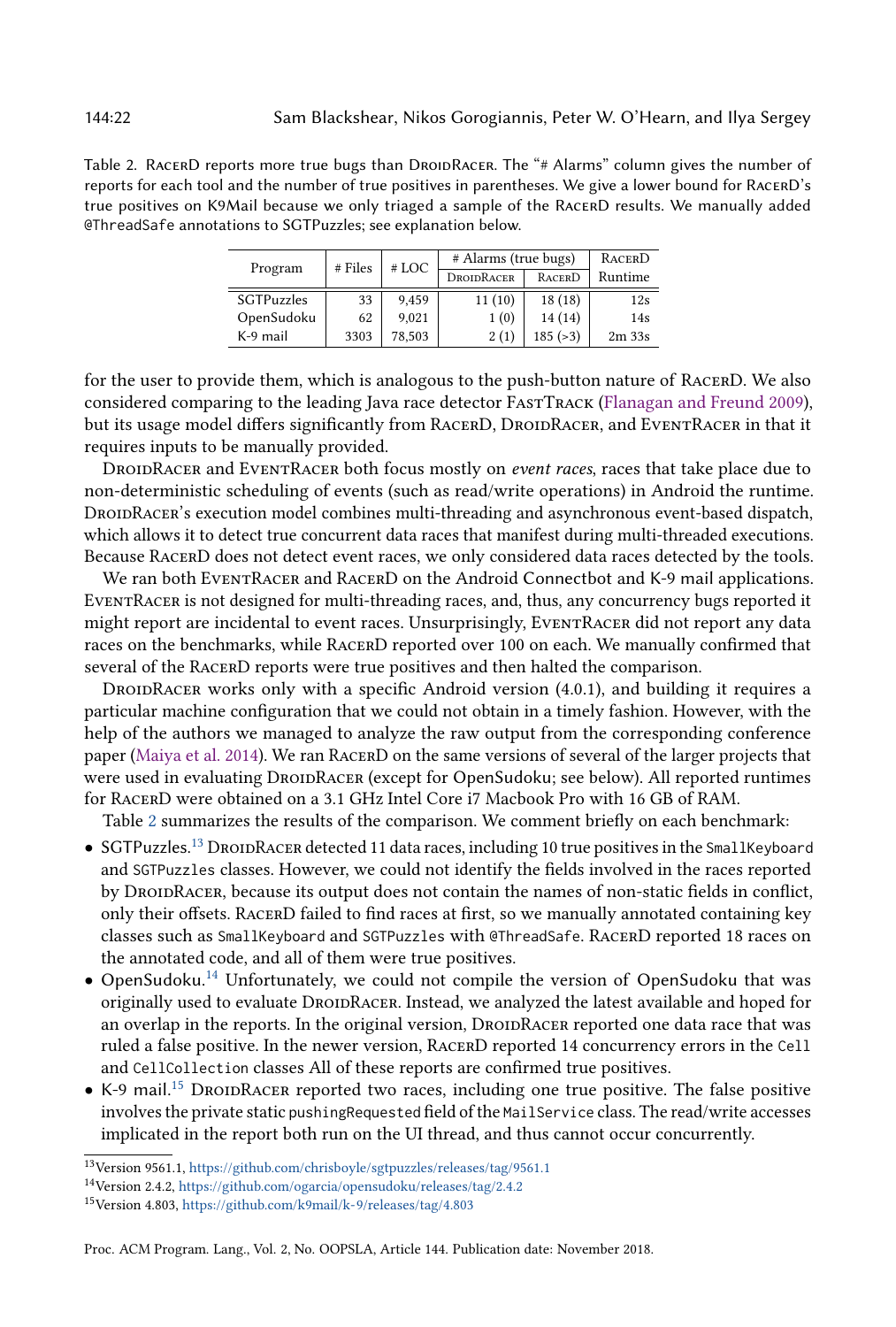RacerD reports 185 concurrency issues, including at least 3 true positives (we only triaged a small sample of the reports). It does not report the false positive on the pushingRequested field because RacerD's concurrent context inference does not observe evidence that the accesses to this field can occur on a background thread (see Section [5.2.2\)](#page-8-1).

Observations on dynamic executions and missed races. In our comparison with DROIDRACER, RacerD reports nearly twice as many legitimate data races in all cases. One obvious explanation for this is the fact that DROIDRACER is a *dynamic* analysis tool that explores a subset of concrete executions, whereas RacerD is a static analysis tool that explores an approximation of all possible concrete behaviors. Specifically, dynamic tools might not report as many races (including possible false positives), because they could not "get past" certain functionality ( $e.g.,$  entering a password in a mail client), and thus would not have a chance to dynamically exercise most of the code. For example, in K-9 mail RacerD reported four legitimate thread safety violations in the classes Pop3Store and EmailProviderCache, but none of these races are present in the traces generated by DROIDRACER, which might be because the latter has simply not reached that code.

On the other hand, DROIDRACER's random generation of input effects and dynamic construction of happens-before orderings can (in principle) detect races that RacerD might miss if its concurrent context inference underapproximates the concrete concurrent behavior of the program.

The key takeaway from our comparison is that RacerD reports more true bugs than the leading dynamic race detectors (EVENTRACER and DROIDRACER) for Android by a considerable margin. Although an apples-to-apples comparison of static and dynamic analyses is difficult, one other relevant metric for bugfinding tools is the alarms found per minute of CPU time (as we previously discussed in relation to CHORD). We do not have enough detailed data on the performance of DROIDRACER to compute its alarms/minute, but the DROIDRACER paper said that it "took a few seconds to a few hours to analyze tracesž Because RacerD finishes in less than three minutes in all cases and we have looked at the largest applications that they considered, it seems likely that RacerD performs better by this metric as well.

We might summarize the overall results in this section by saying that there is some evidence that RacerD represents a new sweet spot in the race detection design space: it reports fewer false positives than existing static tools, and it reports more true bugs than existing dynamic tools. In saying this, we acknowledge that our evaluation was hampered by both the lack of available tools for comparison and the difficulties we encountered in running them on comparable code. We therefore do not argue this conclusion too strongly, but we have sought to provide what evidence we could given these practical obstacles.

# <span id="page-22-0"></span>7 CONTEXT AND SELECTED RELATED WORK

Reasoning about concurrency has attracted much attention from researchers. The rapid growth in the number of interleavings is a key problem for tools that attempt exhaustive exploration. There has been important work which uses various techniques to attempt to reduce the number of interleavings while still in principle covering all possibilities [\(Flanagan and Godefroid 2005\)](#page-26-15), but scale is still a challenge. Note that RacerD is not exhaustive: it has false negatives (missed bugs). But to compensate it is fast and effective: it finds bugs in practice and sees them fixed.

One reaction to the technical challenge of reasoning about concurrency is to ask the programmer to do more work to help the analyzer. Numerous full-blown verifiers have been developed in the research sector for proving strong properties of concurrent programs, including fine-grained synchronization. Leading examples include the semi-automatic tools VCC [\(Cohen et al.](#page-26-16) [2009\)](#page-26-16), VeriFast [\(Jacobs et al.](#page-26-17) [2011\)](#page-26-17), Viper [\(Müller et al.](#page-27-9) [2016\)](#page-27-9), Caper [\(Dinsdale-Young et al.](#page-26-18) [2017\)](#page-26-18), and Starling [\(Windsor et al.](#page-27-10) [2017\)](#page-27-10), as well as interactive verifiers FCSL [\(Sergey et al.](#page-27-11) [2015\)](#page-27-11) and Iris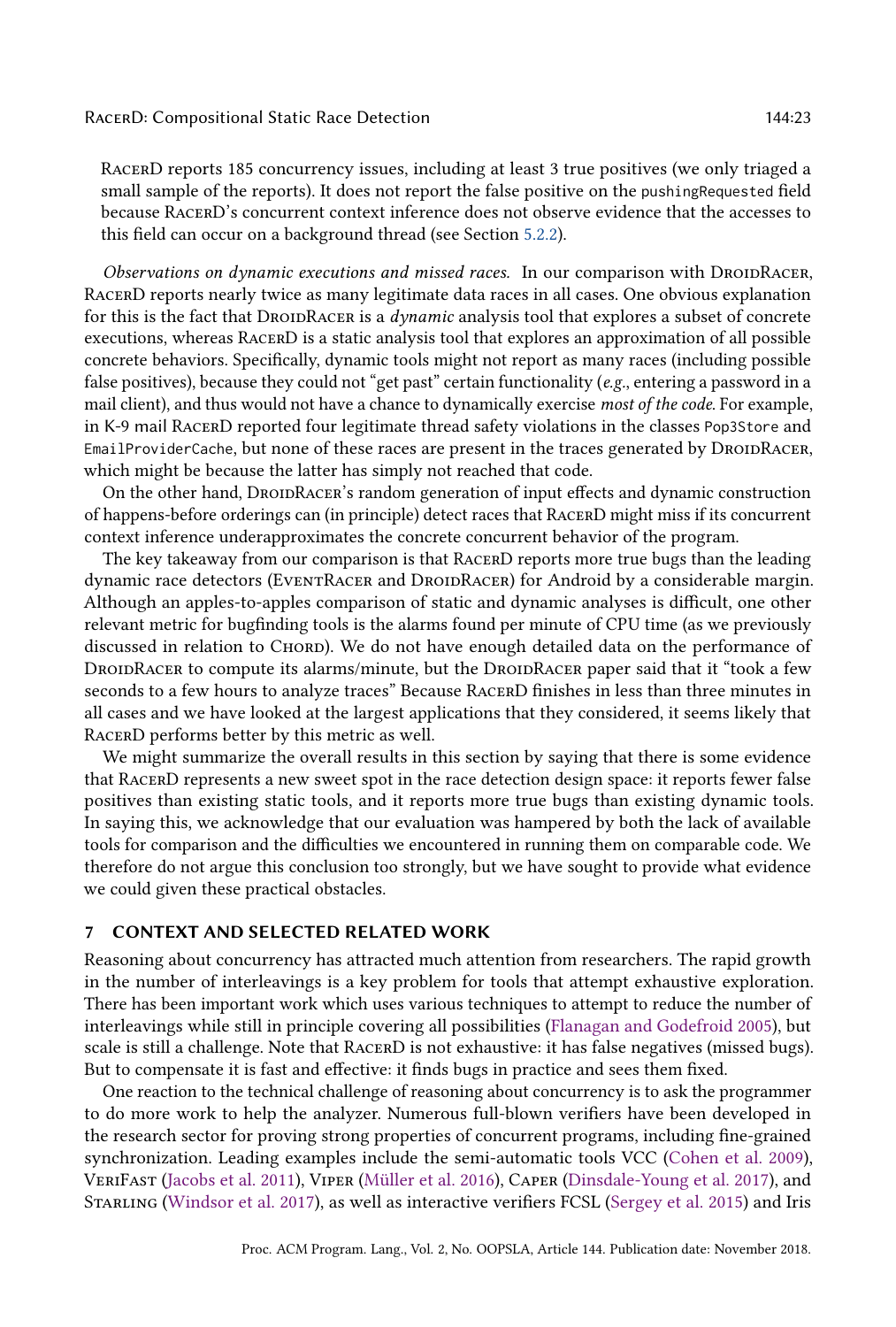Proof Mode [\(Krebbers et al.](#page-27-12) [2017\)](#page-27-12) (the latter two based on [Coq Proof Assistant\)](#page-26-19). These tools can show a lot more about a program than can RacerD, but they are also more costly to use. Because a verification expert is typically needed to drive such tools, they are not widely used.

An intermediate approach is to ask the programmer for help, but require only relatively simple annotations that make the analyzer's life easier. This is the idea behind @GuardedBy annotations in Java [\(Goetz et al.](#page-26-1) [2006\)](#page-26-1) (checked by ERRORPRONE<sup>[16](#page-23-0)</sup> and other analyzers), GUARDED\_BY and similar annotations in Clang (checked by Clang's Thread Safety Analyzer [\(Hutchins et al.](#page-26-20) [2014\)](#page-26-20)), and Mutex [\(Turon 2015\)](#page-27-13) locks on Rust (checked by the compiler). These tools aim to be (and can be) driven by engineers rather than dedicated verification experts. Facebook's Infer analyzer also includes a @GuardedBy checker, which can find some bugs that RacerD does not (namely, races related to using the wrong lock), but RacerD finds a greater number because it can work on un-annotated code. In the past year @GuardedBy checking has seen 382 fixes in Facebook's Android codebase, where RacerD's data race reports have seen over 2500.

RacerD has significantly lower startup time and ongoing friction for the developer than methods based on lock annotations do. A key finding of ours, then, is that is possible to have an effective race analysis without decreeing that such annotations must be present in order to provide signal. This was important for our deployment to News Feed, since manually inserting lock annotations would have been much less efficient for the task of converting many thousands of lines of code to a concurrent context. We believe that this finding should be transportable to new language designs.

RacerD is in a category of automatic data race detection tools that aim for lower friction than tools based on lock annotations or program specifications. Such tools allow a programmer to identify races without asking a human to describe the relationships between locks and fields. Automatic race detection has seen significant work in the research community. An early static race detector, RacerX by [Engler and Ashcraft](#page-26-21) [\(2003\)](#page-26-21), has been influential. It computed an approximation of the locks held at each program point, and it employed numerous heuristics designed to filter out likely false alarms. While it scaled to large code bases, it did not find many races; e.g., it reported only 13 potential races when applied to Linux 2.5.62 (including three confirmed and fixed bugs, two suspected bugs, two benign races, and six false alarms). With the caveat that it applies to different code (Java and not C), RacerD has demonstrated a considerably better bugs/minute ratio, a key quantity in deciding whether to deploy. The CHORD tool that we compared to in Section  $6$  is one of the most advanced approaches in this line of work. As we saw there, RacerD has considerable advantages concerning speed, while being competitive in terms of precision.

The industrial static analysis tool ThreadSafe by Contemplate targets proving thread safety of Java classes, but limits the amount of inter-procedural reasoning: "This analysis is interprocedural, but to keep the overall analysis scalable, only calls to **private** and **protected** methods on the same class are followed" [\(Atkey and Sannella 2015\)](#page-26-22). In contrast, RACERD does deep cross-file and cross-class inter-procedural reasoning, yet still scales. The inter-class capability was one of the first requests from Facebook engineers. We inspected 100 recent data race fixes in our deployment at Facebook, and observed that 53 of them were inter-file (and thus involve multiple classes). Robert Atkey explained to us that although the THREADSAFE analysis itself does not do cross-file interprocedural reasoning, at reporting time summaries from multiple classes can be consulted when deciding whether there is a potential race. Thus, we are unsure how it would compare to RACERD on precision. ThreadSafe is not implemented in an incremental way, so would be challenging to deploy at diff time, but it could likely be modified to be incremental.

Also after the work in this paper was completed we became aware of D4, which provides a fast differential analysis of data races [\(Liu and Huang 2018\)](#page-27-14). The research on D4 was apparently done

Proc. ACM Program. Lang., Vol. 2, No. OOPSLA, Article 144. Publication date: November 2018.

<span id="page-23-0"></span><sup>16</sup><https://github.com/google/error-prone>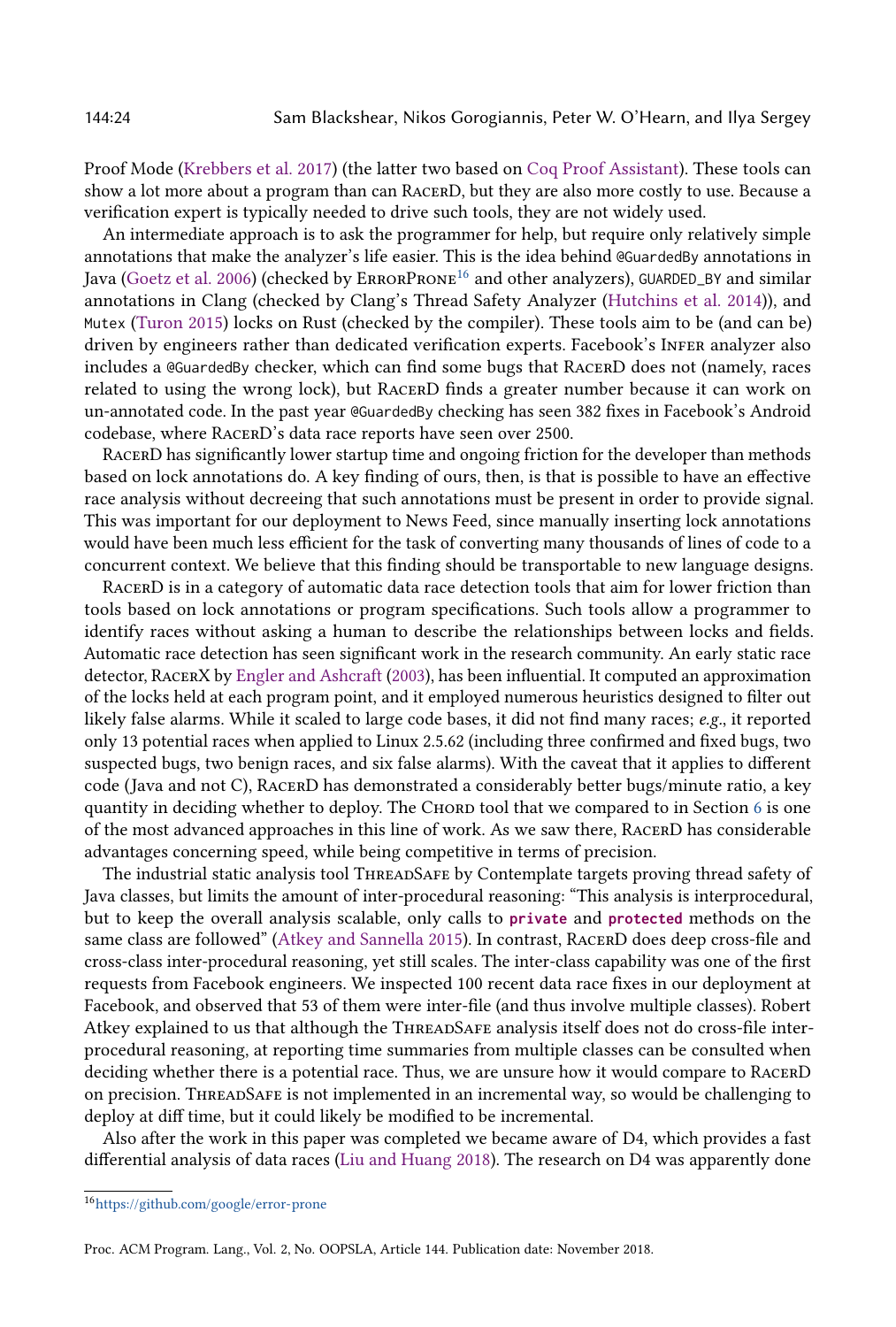virtually in parallel with that on RacerD. They do not demonstrate precision or effectiveness, but preserve the precision of an underlying analysis. Their analysis is very fast, targeting IDE time and not only diff time (i.e., a few seconds instead of minutes). As mentioned earlier, our results in Table [1](#page-19-0) suggest that RacerD's underlying algorithm is also fast enough for potential deployment in an IDE. In any case, perhaps ideas like in D4 and RacerD could complement one another in the future, for example to find bugs with high signal and then to confirm that altered code is correct.

The company Juliasoft provides a race detector, which infers information similar to @GuardedBy annotations as part of its proprietary offering [\(Spoto 2016\)](#page-27-15). It is apparently a non-compositional, whole program analysis [\(Ferrara 2013\)](#page-26-23) and, as such, would likely be challenging to deploy at diff time on a fast-changing, large codebase. The tool suite by Coverity also includes a proprietary data race detector which, according to invited POPL talk by [Chou](#page-26-24) [\(2014\)](#page-26-24), uses global statistical data. RACERD is open source.<sup>[17](#page-24-1)</sup>

A reaction to challenges in static race detection has been to instead develop dynamic analyses. Google's ThreadSanitizer is a widely used and mature tool in this area, which has been used in production to find many bugs in C-family languages [\(Serebryany and Iskhodzhanov 2009\)](#page-27-16). The ThreadSanitizer authors explicitly call out limitations with static race analyzers as part of their motivation: "It seems unlikely that static detectors will work effectively in our environment: Google's code is large and complex enough that it would be expensive to add the annotations required by a typical static detector".

We have worked to limit the annotations that RacerD needs for reasons similar to those expressed by the THREADSANITIZER authors. And we have sought to bring the complementary benefits of static analysis–possibility of computationally cheaper analysis with fast reporting, and ability to analyze code before it is placed in context—to industrial race detection. We were surprised to find in Section [6](#page-14-0) that RACERD compared favorably state-of-the-art Android dynamic tools on their whole-program home turf.

What is perhaps even more surprising is how we have obtained useful results in practice using such simple techniques. As mentioned before, we have used neither alias or escape analysis techniques from static analysis, nor advanced techniques from dynamic tools such as happensbefore reasoning. Instead, we have favored the less precise but fast methods based on tracking locks (see the paper by [Flanagan and Freund](#page-26-14) [\(2009\)](#page-26-14) for discussion). In developing RacerD we have rigorously applied occam's razor, adding techniques when dictated by examples from practice and not from artificial examples that we could easily generate. Keeping the design as simple as possible was a practical necessity. For instance, the ownership domain evolved in a feedback loop with engineers. Having a complicated analysis would have made this evolution more difficult to track.

RacerD represents a new sweet spot in the race detection design space: it reports less often than a state-of-the-art static tool, and it reports more often than state-of-the-art dynamic tools (where "reports" include both false and true positives). Our evaluation has shown that it could be difficult to replicate the impact of RacerD at Facebook using existing tools.

On the other hand, static and dynamic tools are often complementary. At Facebook we routinely run both static and dynamic tools that search for the same kind of bug; for instance, INFER and the dynamic tool Sapienz [\(Mao et al.](#page-27-17) [2016\)](#page-27-17) both search for NPEs in our Android apps. In the future, we would be very interested in deploying an effective dynamic race detector alongside RacerD.

# <span id="page-24-0"></span>8 LIMITATIONS

There are a number of known limitations of RacerD's design:

• It looks for races involving syntactically identical access paths, but misses races due to aliasing.

<span id="page-24-1"></span> $17$ It is available as a part of Facebook Infer framework [https://github.com/facebook/infer.](https://github.com/facebook/infer)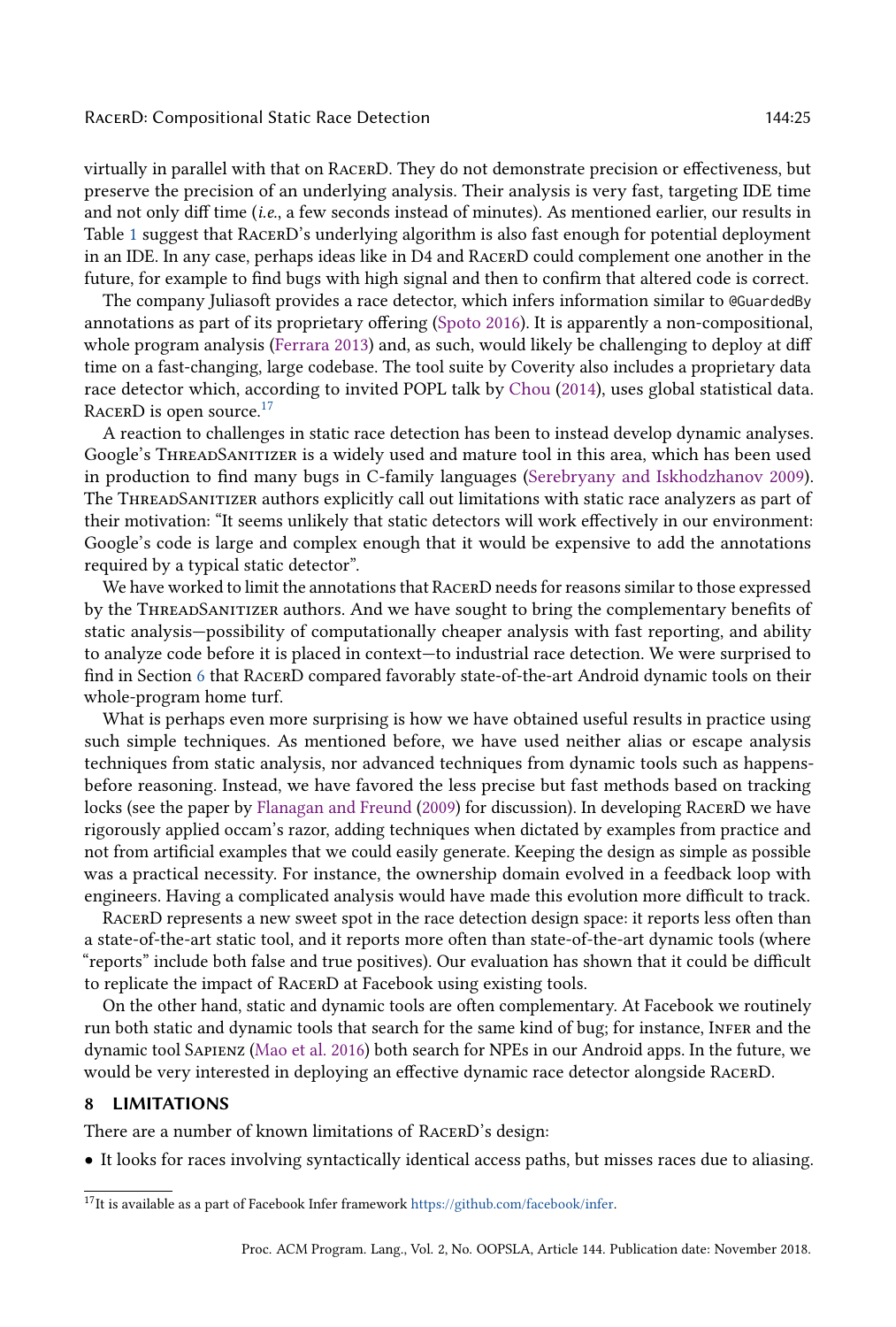### 144:26 Sam Blackshear, Nikos Gorogiannis, Peter W. O'Hearn, and Ilya Sergey

- It misses races that arise from a locally declared object escaping its scope (see Section [5.2.3\)](#page-9-0).
- It abstracts lock counts rather than lock identities, and thus misses races where two accesses are mistakenly protected by different locks.
- It works for mutex locks, but will not catch races due to misuse of subtler forms of locking such as read/write locks.
- It assumes a "deep" ownership model [\(Clarke and Drossopoulou 2002\)](#page-26-25), which misses races where local objects refer to or contain non-owned objects.
- It avoids reasoning about weak memory, Java's **volatile**s, and other fine-grained concurrency.

It is likely possible to make progress on a number of these limitations, though it would be essential to do so without compromising speed and effective signal<sup>[18](#page-25-0)</sup>. But, perhaps the most surprising part of this work is that, even with these limitations, it is possible to have an analyzer that demonstrably helps engineers write concurrent code. Most of these limitations are consistent with the design goal of reducing false positives, even if they lead to false negatives. They also allow technical tradeoffs which are different than if we were to favor reduction of false negatives over false positives.

RacerD is limited to Java, but would be very worthwhile to have effective static race detectors in other languages, e.g., C++, where much important concurrent code is written.

Finally, RacerD focuses on reducing false positives over false negatives, but the goal of proving thread safety at scale remains a worthwhile one. More precisely: an open problem is whether one can have an over-approximating analyzer that proves absence of races, but is similar to RACERD in its low friction, speed, scale and demonstrably effective signal.

# 9 CONCLUSIONS

RacerD demonstrates that a static concurrency analysis can be developed and effectively applied at the speed and scale demanded by Facebook's development model, where a large codebase is undergoing frequent modification by many programmers. It has enabled a project that converted Facebook's Android News Feed to a multi-threaded architecture, which in turn moved metrics related to performance. RacerD can scale to a codebase in the millions of lines of code, and it can deliver incremental results quickly on code changes, allowing it to participate as a bot during the code review process. The analysis has a high degree of automation, where the relationship between threads, locks and memory is discovered rather than specified by a person; this means that it can immediately scale to many programmers with low friction. Without these characteristics speed, scale and low friction–using RACERD to support the conversion of the News Feed to a multi-threaded architecture would not have been possible.

Concurrency in general remains a fundamental and difficult problem area, but these results make us hopeful: with sufficient innovation, more techniques and tools might be developed to help working programmers in the challenging task of engineering concurrent systems.

## ACKNOWLEDGMENTS

We wish to thank Martino Luca for his help with scripting for mining RACERD traces. We are very grateful to Sulekha Kulkarni, Mayur Naik, and Kihong Heo for providing us with the Bingo benchmark suite and for their assistance in running CHORD. We thank Pallavi Maiya for her help with DroidRacer benchmarks, and Pavol Bielik for answering our questions about EventRacer. We benefited a lot from discussions with Mehdi Bouaziz and Francesco Logozzo, whose comments helped to improve the paper. We are grateful to Don Stewart for his encouragement and support. Finally, we wish to thank the anonymous referees for their many helpful suggestions.

<span id="page-25-0"></span> $^{18}$ See [\(Harman and O'Hearn 2018\)](#page-26-26) for further discussion on problems related to friction, signal, etc in program analysis.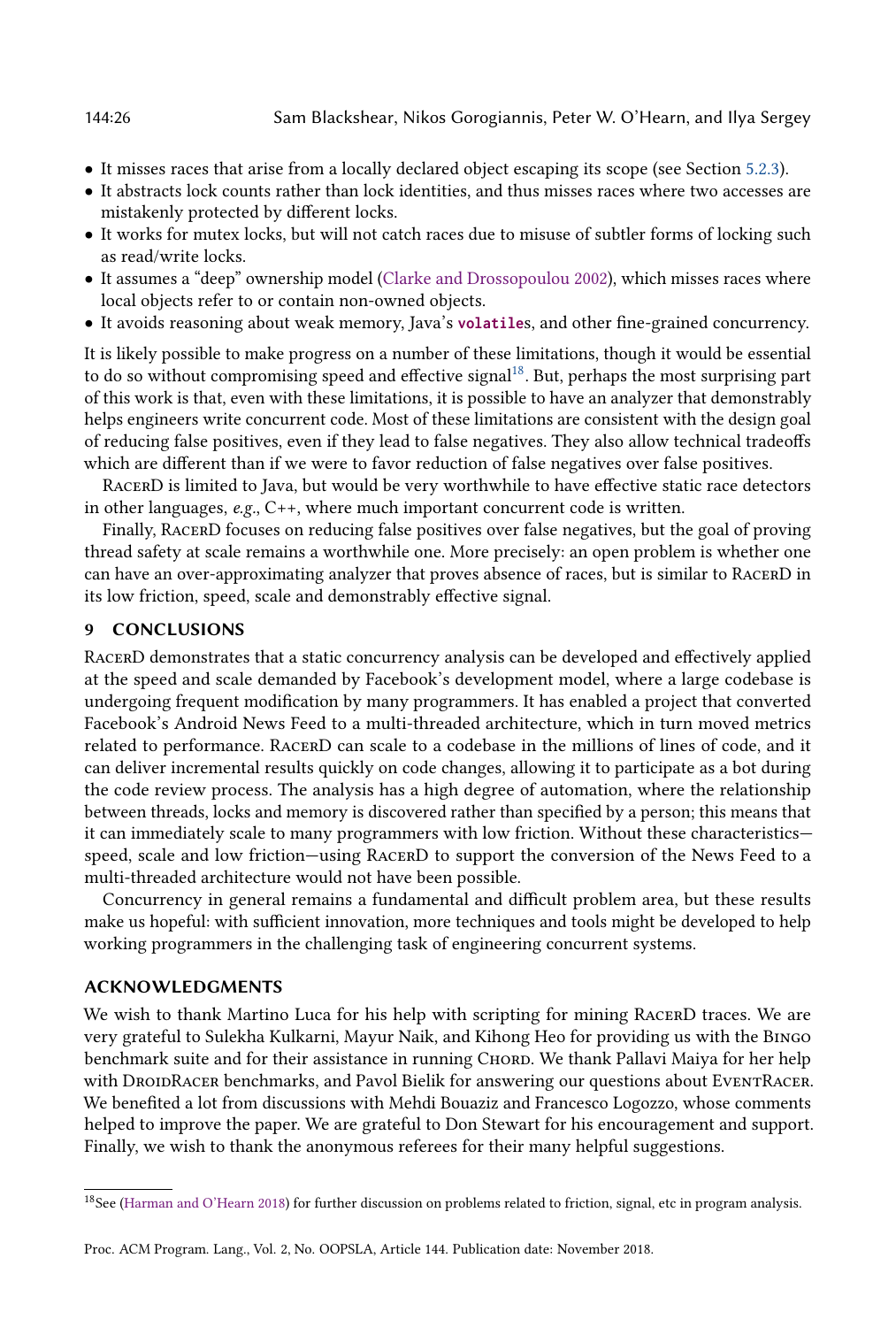#### REFERENCES

<span id="page-26-22"></span>Robert Atkey and Donald Sannella. 2015. ThreadSafe: Static Analysis for Java Concurrency. ECEASST 72 (2015).

- <span id="page-26-2"></span>Nathaniel Ayewah, David Hovemeyer, J. David Morgenthaler, John Penix, and William Pugh. 2008. Using Static Analysis to Find Bugs. IEEE Software 25, 5 (2008), 22-29.
- <span id="page-26-11"></span>David Bacon, Joshua Bloch, Jeff Bogda, Cliff Click, Paul Haahr, Doug Lea, Tom May, Jan-Willem Maessen, Jeremy Manson, John D. Mitchell, Kelvin Nilsen, Bill Pugh, and Emin Gün Sirer. 2012. The "Double-Checked Locking is Broken" Declaration. Available online: [https://www.cs.umd.edu/~pugh/java/memoryModel/DoubleCheckedLocking.html.](https://www.cs.umd.edu/~pugh/java/memoryModel/DoubleCheckedLocking.html) (July 2012).
- <span id="page-26-3"></span>Al Bessey, Ken Block, Benjamin Chelf, Andy Chou, Bryan Fulton, Seth Hallem, Charles-Henri Gros, Asya Kamsky, Scott McPeak, and Dawson R. Engler. 2010. A few billion lines of code later: using static analysis to find bugs in the real world. Commun. ACM 53, 2 (2010), 66-75.
- <span id="page-26-13"></span>Pavol Bielik, Veselin Raychev, and Martin T. Vechev. 2015. Scalable race detection for Android applications. In OOPSLA.  $ACM$ , 332–348.
- <span id="page-26-12"></span>Stephen M. Blackburn, Robin Garner, Chris Hoffmann, Asjad M. Khan, Kathryn S. McKinley, Rotem Bentzur, Amer Diwan, Daniel Feinberg, Daniel Frampton, Samuel Z. Guyer, Martin Hirzel, Antony L. Hosking, Maria Jump, Han Bok Lee, J. Eliot B. Moss, Aashish Phansalkar, Darko Stefanovic, Thomas VanDrunen, Daniel von Dincklage, and Ben Wiedermann. 2006. The DaCapo benchmarks: Java benchmarking development and analysis. In OOPSLA. ACM, 169-190.
- <span id="page-26-6"></span>Stephen Brookes and Peter W. O'Hearn. 2016. Concurrent separation logic. SIGLOG News 3, 3 (2016), 47-65.
- <span id="page-26-10"></span>Cristiano Calcagno and Dino Distefano. 2011. Infer: An Automatic Program Verifier for Memory Safety of C Programs. In NASA Formal Methods (LNCS), Vol. 6617. Springer, 459-465.
- <span id="page-26-4"></span>Cristiano Calcagno, Dino Distefano, Jérémy Dubreil, Dominik Gabi, Pieter Hooimeijer, Martino Luca, Peter W. O'Hearn, Irene Papakonstantinou, Jim Purbrick, and Dulma Rodriguez. 2015. Moving Fast with Software Verification. In NASA Formal Methods (LNCS), Vol. 9058. Springer, 3-11.
- <span id="page-26-5"></span>Cristiano Calcagno, Dino Distefano, Peter W. O'Hearn, and Hongseok Yang. 2011. Compositional Shape Analysis by Means of Bi-Abduction. *J. ACM* 58, 6 (2011), 26:1-26:66.
- <span id="page-26-8"></span>Jong-Deok Choi, Manish Gupta, Mauricio J. Serrano, Vugranam C. Sreedhar, and Samuel P. Midkiff. 1999. Escape Analysis for Java. In OOPSLA. ACM, 1-19.
- <span id="page-26-24"></span>Andy Chou. 2014. From the Trenches: Static Analysis in Industry. (2014). Invited keynote talk at POPL'14. Available at [https://popl.mpi-sws.org/2014/andy.pdf.](https://popl.mpi-sws.org/2014/andy.pdf)
- <span id="page-26-25"></span>David G. Clarke and Sophia Drossopoulou. 2002. Ownership, encapsulation and the disjointness of type and effect. In OOPSLA. ACM, 292-310.
- <span id="page-26-16"></span>Ernie Cohen, Markus Dahlweid, Mark A. Hillebrand, Dirk Leinenbach, Michal Moskal, Thomas Santen, Wolfram Schulte, and Stephan Tobies. 2009. VCC: A Practical System for Verifying Concurrent C. In TPHOLs (LNCS), Vol. 5674. Springer,  $23 - 42$
- <span id="page-26-9"></span>Ernie Cohen, Michal Moskal, Wolfram Schulte, and Stephan Tobies. 2008. A Practical Verification Methodology for Concurrent Programs. (2008).
- <span id="page-26-19"></span><span id="page-26-18"></span>Coq Development Team. 2018. The Coq Proof Assistant Reference Manual - Version 8.8.
- Thomas Dinsdale-Young, Pedro da Rocha Pinto, Kristoffer Just Andersen, and Lars Birkedal. 2017. Caper Automatic Verification for Fine-Grained Concurrency. In ESOP (LNCS), Vol. 10201. Springer, 420-447.
- <span id="page-26-21"></span>Dawson R. Engler and Ken Ashcraft. 2003. RacerX: effective, static detection of race conditions and deadlocks. In SOSP. ACM, 237-252.
- <span id="page-26-0"></span>Michael D. Ernst, Alberto Lovato, Damiano Macedonio, Fausto Spoto, and Javier Thaine. 2016. Locking discipline inference and checking. In ICSE. IEEE/ACM, 1133-1144.
- <span id="page-26-23"></span>Pietro Ferrara. 2013. A generic static analyzer for multithreaded Java programs. Softw., Pract. Exper. 43, 6 (2013), 663-684.
- <span id="page-26-14"></span>Cormac Flanagan and Stephen N. Freund. 2009. FastTrack: efficient and precise dynamic race detection. In PLDI. ACM,  $121 - 133.$
- <span id="page-26-15"></span>Cormac Flanagan and Patrice Godefroid. 2005. Dynamic partial-order reduction for model checking software. In PLDI. ACM,  $110 - 121.$
- <span id="page-26-1"></span>Brian Goetz, Tim Peierls, Joshua Bloch, Joseph Bowbeer, David Holmes, and Doug Lea. 2006. Java Concurrency in Practice. Addison-Wesley.
- <span id="page-26-26"></span>Mark Harman and Peter W. O'Hearn. 2018. From Start-ups to Scale-ups: Open Problems and Challenges in Static and Dynamic Program Analysis for Testing and Verification (keynote paper). In International Working Conference on Source Code Analysis and Manipulation.
- <span id="page-26-20"></span>DeLesley Hutchins, Aaron Ballman, and Dean Sutherland. 2014. C/C++ Thread Safety Analysis. In SCAM. IEEE, 41-46.
- <span id="page-26-17"></span>Bart Jacobs, Jan Smans, Pieter Philippaerts, Frédéric Vogels, Willem Penninckx, and Frank Piessens. 2011. VeriFast: A Powerful, Sound, Predictable, Fast Verifier for C and Java. In NASA Formal Methods (LNCS), Vol. 6617. Springer, 41-55.
- <span id="page-26-7"></span>Neil D. Jones and Steven S. Muchnick. 1979. Flow Analysis and Optimization of LISP-like Structures. In POPL. ACM,  $244 - 256.$